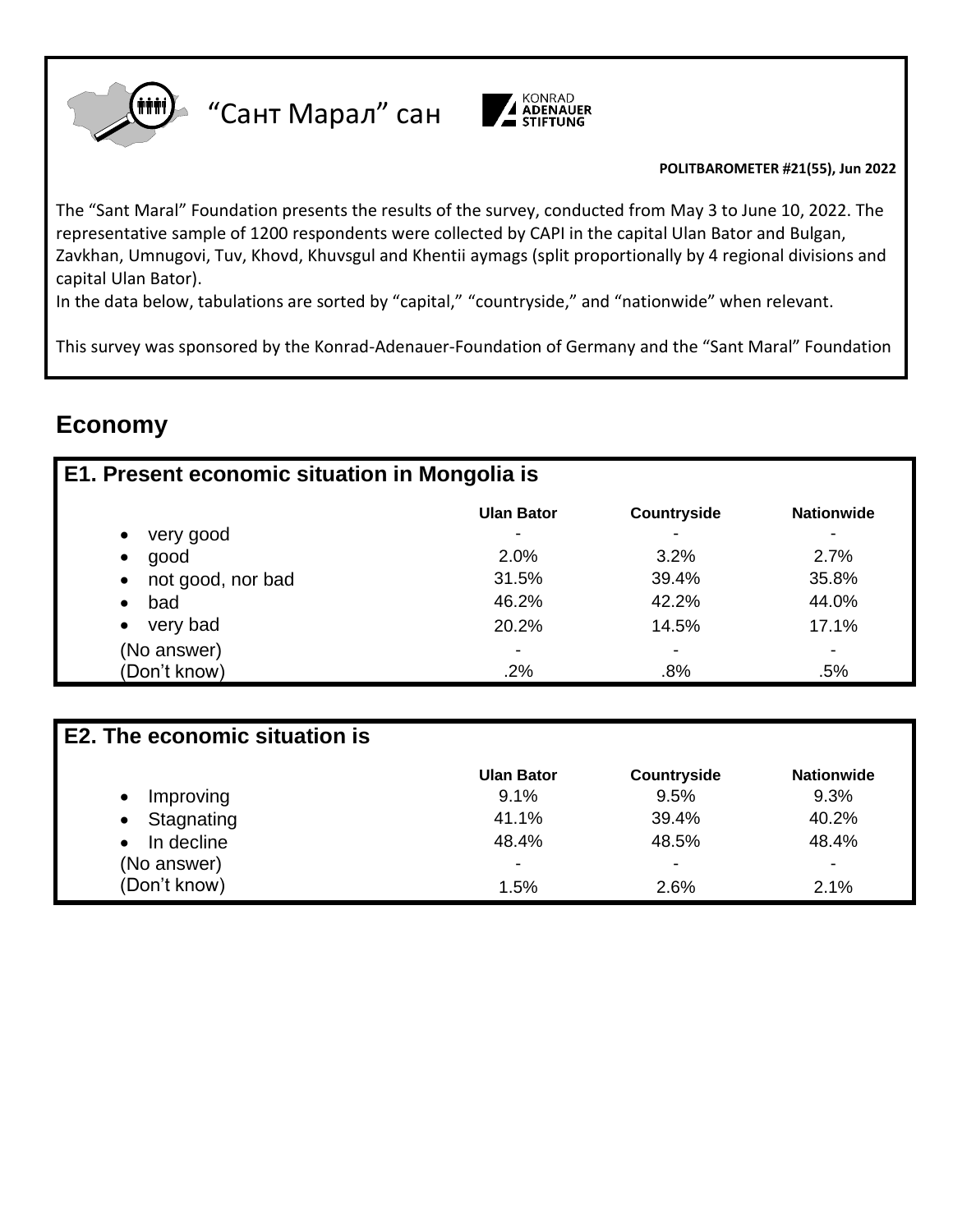# **E3. In five years the economic situation will be**

|                         | <b>Ulan Bator</b>        | Countryside              | <b>Nationwide</b>        |
|-------------------------|--------------------------|--------------------------|--------------------------|
| Much better             | 2.5%                     | 2.8%                     | 2.7%                     |
| Slightly better         | 40.7%                    | 36.9%                    | 38.7%                    |
| The same<br>$\bullet$   | 22.4%                    | 19.2%                    | 20.7%                    |
| • Slightly worse        | 12.7%                    | 15.2%                    | 14.1%                    |
| Much worse<br>$\bullet$ | 6.9%                     | 8.3%                     | 7.7%                     |
| (No answer)             | $\overline{\phantom{a}}$ | $\overline{\phantom{a}}$ | $\overline{\phantom{0}}$ |
| (Don't know)            | 14.7%                    | 17.5%                    | 16.3%                    |

### **E4. Through recent development of the mining sector Mongolia has gained considerable wealth. How should this money be used?**

|                                             | <b>Ulan Bator</b> | <b>Countryside</b> | <b>Nationwide</b> |
|---------------------------------------------|-------------------|--------------------|-------------------|
| There should be increased social            |                   |                    |                   |
| programs to give immediate relief to the    | 7.8%              | 10.5%              | 9.3%              |
| poor                                        |                   |                    |                   |
| There should be long-term social            |                   |                    |                   |
| programs through more investment in         | 47.3%             | 36.6%              | 41.5%             |
| education, health, etc.                     |                   |                    |                   |
| All citizens should equally benefit through | 5.3%              | 7.8%               | 6.7%              |
| direct disbursement                         |                   |                    |                   |
| Funds should be invested by the state to    | 37.5%             | 44.0%              | 41.0%             |
| improve economic development                |                   |                    |                   |
| (No answer)                                 | -                 |                    |                   |
| (Don't know)                                | 2.2%              | 1.1%               | 1.6%              |

## **E5. What should be the proportion of Mongolian and Foreign ownership in strategic mine deposits?**

|                                      | <b>Ulan Bator</b> | <b>Countryside</b> | <b>Nationwide</b> |
|--------------------------------------|-------------------|--------------------|-------------------|
| • 100% Mongolian                     | 29.3%             | 39.2%              | 34.7%             |
| more than 51% Mongolian<br>$\bullet$ | 51.1%             | 47.1%              | 48.9%             |
| Equal<br>$\bullet$                   | 15.3%             | 10.9%              | 12.9%             |
| • more than 51% foreign              | 1.1%              | .3%                | .7%               |
| 100% Foreign<br>$\bullet$            | $.7\%$            | .2%                | .4%               |
| (No answer)                          |                   | .2%                | .1%               |
| (Don't know)                         | 2.5%              | 2.2%               | 2.3%              |

# **E6. The ownership of Mongolian investment in strategic mine deposits should be**

|                         | <b>Ulan Bator</b> | Countryside | <b>Nationwide</b> |
|-------------------------|-------------------|-------------|-------------------|
| Only state<br>$\bullet$ | 26.4%             | 35.4%       | 31.3%             |
| Mixed                   | 65.1%             | 56.9%       | 60.7%             |
| • Only private business | 5.8%              | 4.6%        | 5.2%              |
| (No answer)             | $.2\%$            |             | .1%               |
| (Don't know)            | 2.5%              | 3.1%        | 2.8%              |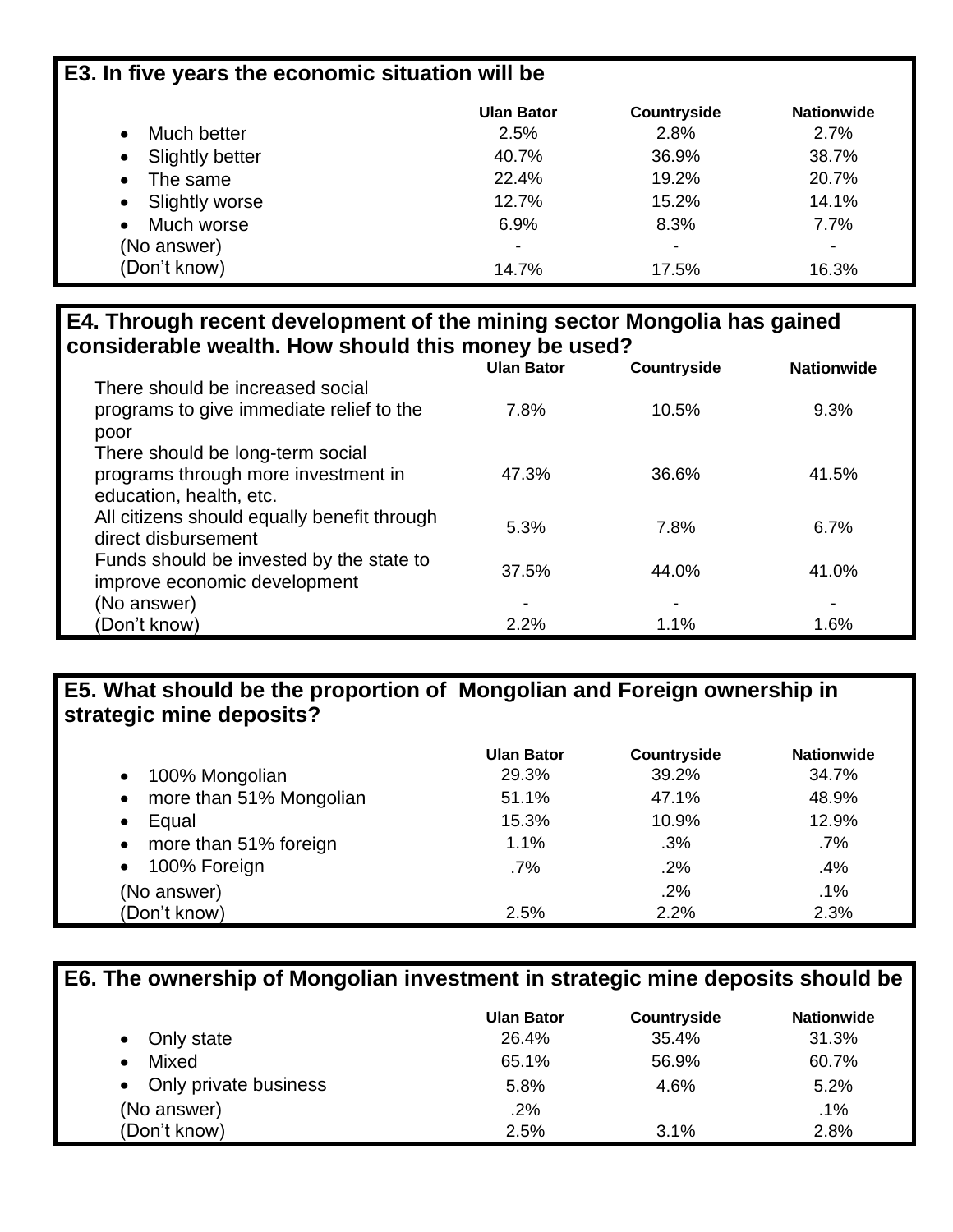# **Governance**

| G1. How do you approve or disapprove the following statement: "In principle,<br>you can trust that the government is doing the right things for citizens"? |                           |                   |             |                   |  |
|------------------------------------------------------------------------------------------------------------------------------------------------------------|---------------------------|-------------------|-------------|-------------------|--|
|                                                                                                                                                            |                           | <b>Ulan Bator</b> | Countryside | <b>Nationwide</b> |  |
| $\bullet$                                                                                                                                                  | Fully approve             | 4.9%              | 10.0%       | $7.7\%$           |  |
| $\bullet$                                                                                                                                                  | Rather approve            | 39.3%             | 45.5%       | 42.7%             |  |
| $\bullet$                                                                                                                                                  | Rather disapprove         | 33.6%             | 28.2%       | 30.7%             |  |
| $\bullet$                                                                                                                                                  | <b>Totally disapprove</b> | 22.0%             | 15.2%       | 18.3%             |  |
| $\bullet$                                                                                                                                                  | (No answer)               | ۰                 |             |                   |  |
| $\bullet$                                                                                                                                                  | (Don't know)              | $.2\%$            | 1.1%        | $.7\%$            |  |

| <b>G2. Satisfaction with Government</b> |                   | <b>G3. Satisfaction with Opposition</b> |                   |
|-----------------------------------------|-------------------|-----------------------------------------|-------------------|
|                                         | <b>Nationwide</b> |                                         | <b>Nationwide</b> |
| very satisfied                          | 10.7%             | very satisfied                          | 5.8%              |
| fairly satisfied                        | 40.3%             | fairly satisfied                        | 23.5%             |
| rather not satisfied                    | 23.4%             | rather not satisfied                    | 23.9%             |
| totally unsatisfied                     | 24.6%             | totally unsatisfied                     | 33.5%             |
| (No answer)                             | $.1\%$            | (No answer)                             | .4%               |
| (Don't know)                            | .9%               | (Don't know)                            | 12.9%             |

**G4. Rating of socio-political or economic problems in Mongolia today**

|                                        | <b>Ulan Bator</b> | Countryside | <b>Nationwide</b> |
|----------------------------------------|-------------------|-------------|-------------------|
| 1. Unemployment                        | 18.4%             | 20.5%       | 19.5%             |
| 2. Price increase\ Inflation           | 14.5%             | 16.5%       | 15.6%             |
| 3. Economy\ manufacturing              | 13.1%             | 14.6%       | 13.9%             |
| 4. Standard of living\ poverty\ income | 10.9%             | 12.9%       | 12.0%             |
| 5. Education                           | 13.5%             | 9.5%        | 11.3%             |
| Health (COVID-19)<br>6.                | 7.3%              | 4.5%        | 5.8%              |
| 7. State administration                | 6.0%              | 3.1%        | 4.4%              |
| 8. Corruption                          | 3.8%              | 2.9%        | 3.3%              |
| 9. Law enforcement                     | 2.5%              | 2.3%        | 2.4%              |
| 10. Social Justice                     | 2.4%              | 1.5%        | 1.9%              |
| 11. Agriculture                        | .2%               | 2.8%        | 1.6%              |
| 12. Mining                             | 1.3%              | 1.1%        | 1.2%              |
| 13. Ecology\ Environment               | .5%               | .8%         | $.7\%$            |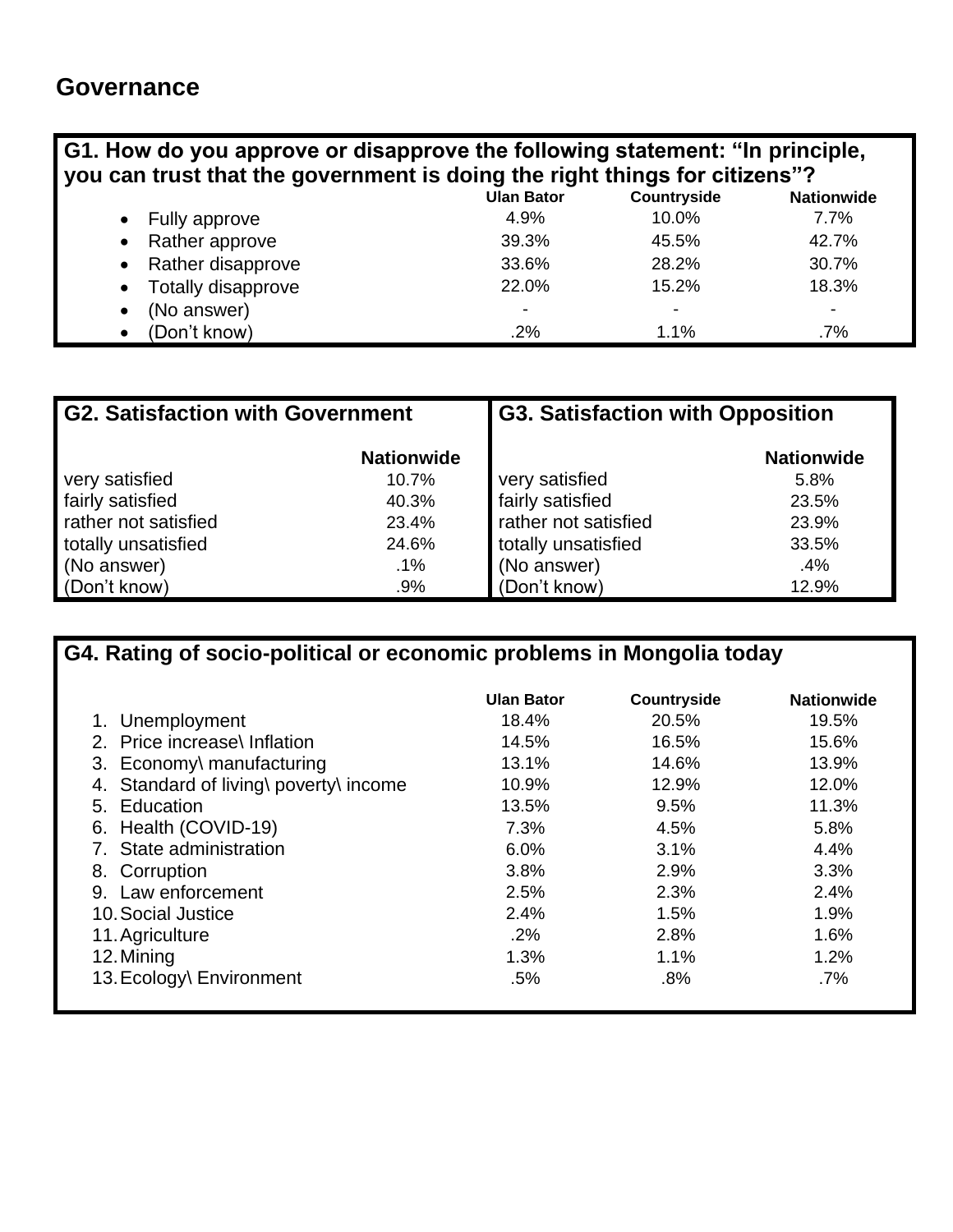### **G5. How often do you feel that government policies fail to solve the most important problem you named?**

|                           | <b>Ulan Bator</b> | Countryside | <b>Nationwide</b> |
|---------------------------|-------------------|-------------|-------------------|
| Always<br>$\bullet$       | 49.5%             | 48.0%       | 48.7%             |
| Often<br>$\bullet$        | 20.7%             | 16.6%       | 18.5%             |
| Sometimes                 | 15.8%             | 19.2%       | 17.7%             |
| Seldom<br>$\bullet$       | 7.8%              | 8.0%        | 7.9%              |
| <b>Never</b><br>$\bullet$ | 3.1%              | 2.5%        | 2.8%              |
| (No answer)               | .2%               | .2%         | .2%               |
| (Don't know)              | 2.9%              | 5.5%        | 4.3%              |

| G6. Which political party can best solve the problem? |                   |             |                   |  |
|-------------------------------------------------------|-------------------|-------------|-------------------|--|
|                                                       | <b>Ulan Bator</b> | Countryside | <b>Nationwide</b> |  |
| Mongolian People's Party                              | 21.5%             | 21.7%       | 21.6%             |  |
| <b>Democratic Party</b>                               | 5.8%              | $7.7\%$     | 6.8%              |  |
| <b>National Labor Party</b>                           | 4.9%              | .9%         | 2.8%              |  |
| Other party                                           | $.9\%$            | $.6\%$      | .8%               |  |
| None                                                  | 41.8%             | 47.1%       | 44.7%             |  |
| (No Answer)                                           | .2%               | .2%         | .2%               |  |
| (Don't Know)                                          | 24.9%             | 21.8%       | 23.3%             |  |

| G7. Problem solving capacity by major parties is |            |           |            |  |
|--------------------------------------------------|------------|-----------|------------|--|
| (% from responded)                               | <b>MPP</b> | <b>DP</b> | <b>NLP</b> |  |
|                                                  |            | 18.3%     | 9.1%       |  |
| 1. Unemployment                                  | 20.5%      |           |            |  |
| 2. Standard of living\ poverty\ income           | 12.7%      | 19.5%     | 15.2%      |  |
| 3. Price increase\ Inflation                     | 12.7%      | 20.7%     | 6.1%       |  |
| 4. Education                                     | 8.9%       | 8.5%      | 15.2%      |  |
| 5. Law enforcement                               | 3.5%       | 2.4%      | 3.0%       |  |
| 6. Corruption                                    | 2.3%       | 6.1%      |            |  |
| 7. Economy\ manufacturing                        | 14.3%      | 7.3%      | 18.2%      |  |
| 8. State administration/Government policy        | 5.8%       | 3.7%      | 12.1%      |  |
| 9. Ecology\ Environment                          | .4%        |           |            |  |
| 10. Social Justice                               | 1.9%       | 1.2%      | 3.0%       |  |
| 11. Agriculture                                  | 1.9%       | 3.7%      | 3.0%       |  |
| 12. Mining                                       | 2.3%       |           |            |  |
| 13. Health (COVID-19)                            | 7.7%       | 3.7%      | 3.0%       |  |
|                                                  |            |           |            |  |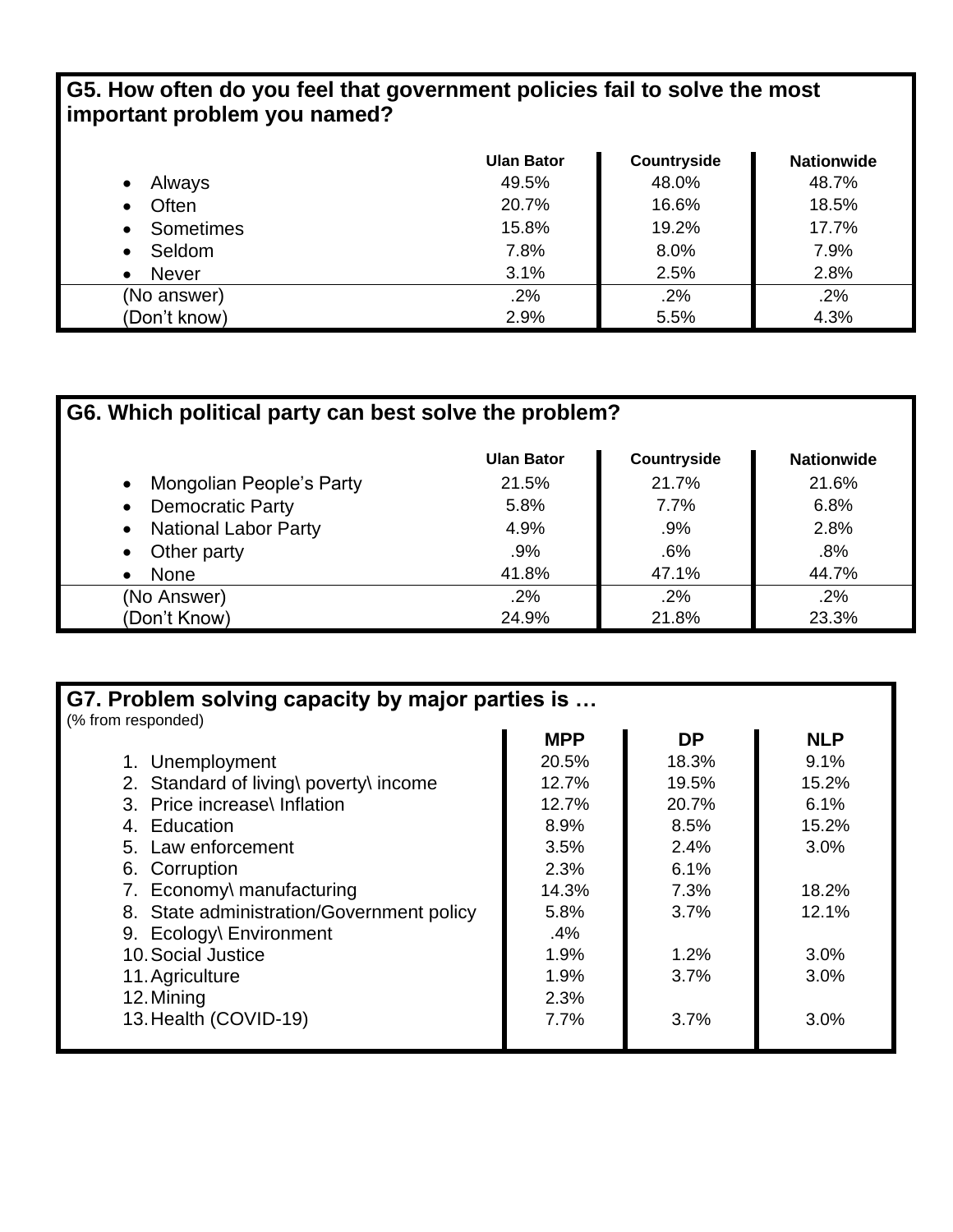| G8. Which institution should play the leading role in solving this problem? |                   |             |                   |
|-----------------------------------------------------------------------------|-------------------|-------------|-------------------|
|                                                                             | <b>Ulan Bator</b> | Countryside | <b>Nationwide</b> |
| Government                                                                  | 31.8%             | 40.0%       | 36.3%             |
| The Parliament                                                              | 17.1%             | 12.0%       | 14.3%             |
| The president                                                               | 9.5%              | 12.6%       | 11.2%             |
| Judiciary                                                                   | 10.7%             | 7.1%        | 8.8%              |
| <b>Political parties</b>                                                    | 4.7%              | 1.7%        | 3.1%              |
| Civil society                                                               | 17.3%             | 14.8%       | 15.9%             |
| None                                                                        | 4.4%              | 4.2%        | 4.3%              |
| (No answer)                                                                 |                   |             |                   |
| (Don't know)                                                                | 4.5%              | 7.7%        | 6.3%              |

| G9. Government's greatest success<br>Dealing with: |      | G10. Government's biggest failure<br>Dealing with |       |
|----------------------------------------------------|------|---------------------------------------------------|-------|
| 1. Mining                                          | 8.5% | 1. State administration                           | 20.6% |
| 2. Health (COVID-19 handling)                      | 7.9% | 2. Inflation                                      | 18.7% |
| 3. Improvement in standard of<br>living            | 4.8% | 3. Corruption                                     | 9.8%  |
| 4. Education                                       | 3.9% | 4. Growing unemployment                           | 6.3%  |
| 5. Economy growth                                  | 3.8% | 5. Law enforcement                                | 6.2%  |
| 6. State administration                            | 3.0% | 6. Economy growth                                 | 5.1%  |
| Dealing with Corruption                            | 2.6% | 7. Declining in standard of<br>living             | 4.8%  |
| 8. Ecology\ environment                            | 2.5% | 8. Social Justice                                 | 2.7%  |
| Law enforcement<br>9.                              | 1.0% | 9. Welfare widespread                             | 2.5%  |
| 10. Agriculture                                    | .9%  | 10. Health (COVID-19 handling)                    | 2.3%  |
|                                                    |      |                                                   |       |

**G11. Unemployment has been a major problem for many people in past years. Some people think that this is only a temporary matter and that economic progress in the future will take care of the problem. Other people think that the government needs to intervene and take appropriate measures to reduce unemployment. What do you think?**

|                                                                                                       | <b>Ulan Bator</b> | <b>Countryside</b> | <b>Nationwide</b> |
|-------------------------------------------------------------------------------------------------------|-------------------|--------------------|-------------------|
| • Economic growth will provide sufficient<br>employment in the future                                 | 31.1%             | 28.8%              | 29.8%             |
| • Economic growth alone is not enough -<br>the government must take action to<br>reduce unemployment. | 67.1%             | 69.5%              | 68.4%             |
| (Don't know)                                                                                          |                   | .2%                | .1%               |
| (No answer)                                                                                           | 1.8%              | 1.5%               | 1.7%              |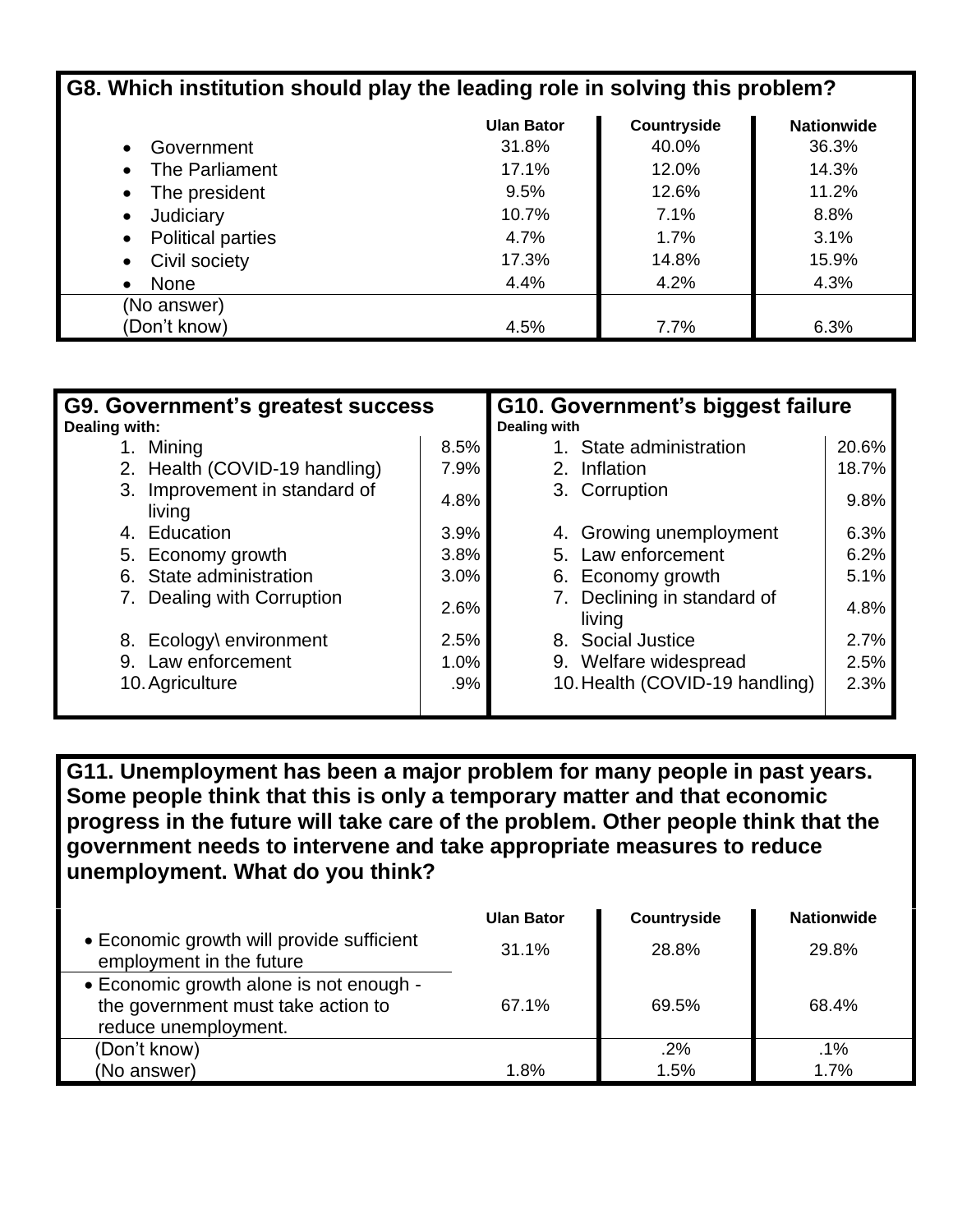**G12. Some people think that government should take actions to reduce income differences between the poor and rich, but others think that the government should not interfere. What is your opinion?**

|                                                                            | <b>Ulan Bator</b> | Countryside | <b>Nationwide</b> |
|----------------------------------------------------------------------------|-------------------|-------------|-------------------|
| The government must take strong actions<br>to eliminate income differences | 27.6%             | 30.5%       | 29.2%             |
| The government must take moderate<br>action to reduce income differences   | 45.5%             | 48.3%       | 47.0%             |
| The government should not interfere                                        | 12.4%             | 13.1%       | 12.8%             |
| Spontaneously: (it may interfere, or may<br>not interfere)                 | 11.6%             | 6.9%        | 9.1%              |
| (No answer)                                                                | .2%               |             | .1%               |
| (Don't know)                                                               | 2.7%              | 1.2%        | 1.9%              |

### **G13. If you think about government policy since its formation, do you think that it was characterized most by…**

|                                             | Ulan Bator | <b>Countryside</b> | <b>Nationwide</b> |
|---------------------------------------------|------------|--------------------|-------------------|
| Support for the rich (for example through   |            |                    |                   |
| preferential fiscal and land ownership      | 26.9%      | $30.2\%$           | 28.7%             |
| policy that benefit mostly the rich people) |            |                    |                   |
| Support for the middle class                | 6.7%       | $8.0\%$            | 7.4%              |
| Support for the poor (for example through   |            |                    |                   |
| "child money" and other welfare programs    | 11.8%      | 12.6%              | 12.3%             |
| that benefit mostly the poor people)        |            |                    |                   |
| Self-interested politicians and lack of     | 34.4%      | 32.6%              | 33.4%             |
| concern for society at large                |            |                    |                   |
| None of the above: I think that policies    | 11.6%      | 11.2%              | 11.4%             |
| were fair and for the benefit of all people |            |                    |                   |
| (Don't know)                                | 8.5%       | 5.4%               | 6.8%              |
| (No answer)                                 |            |                    |                   |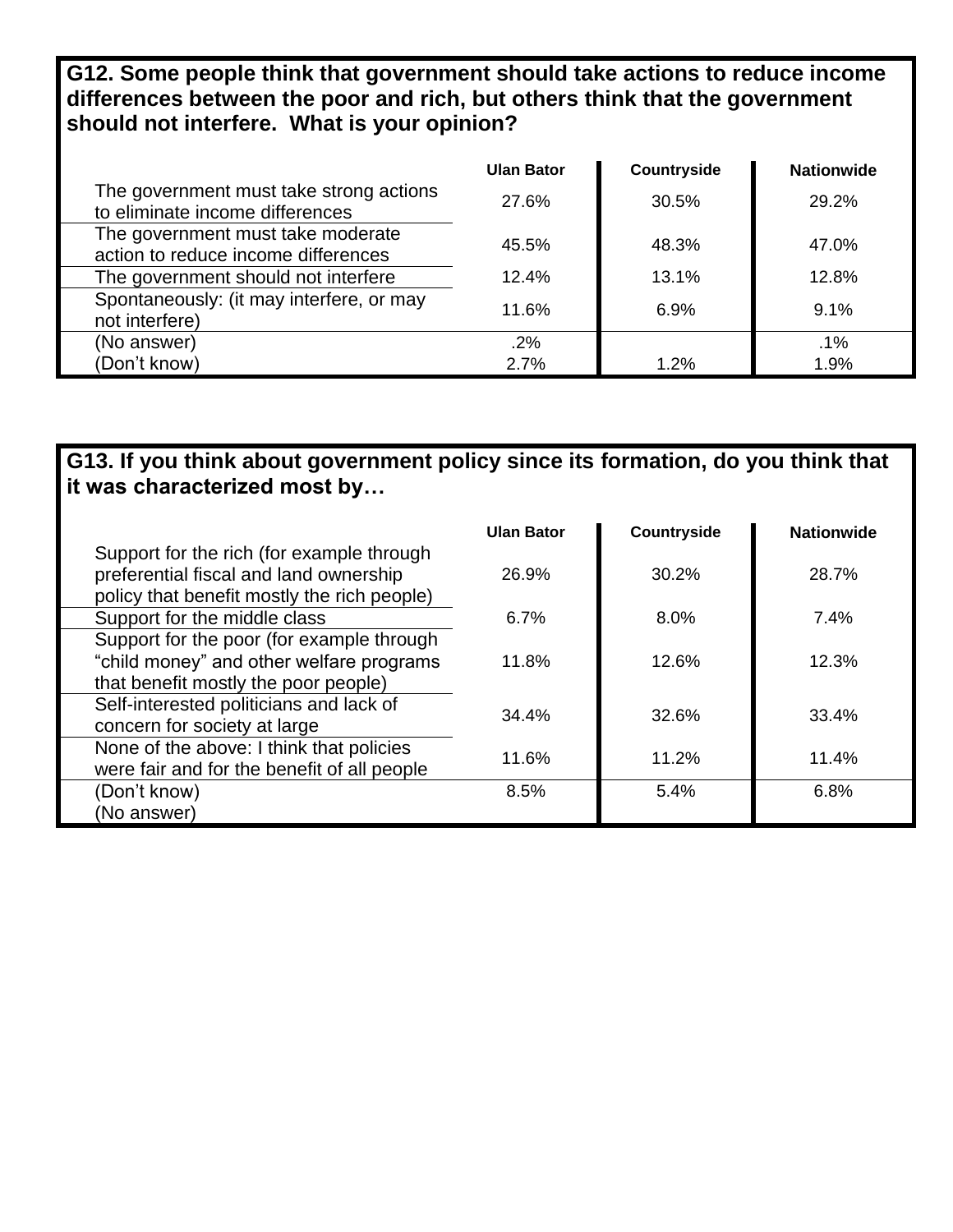# **Systemic**

| S1. Importance of democratic values (sorted by declined importance)                         |                   |                |  |
|---------------------------------------------------------------------------------------------|-------------------|----------------|--|
|                                                                                             | Mean <sup>1</sup> | <b>Std Dev</b> |  |
| All people are equally treated by the law<br>$1_{\cdot}$                                    | 1.34              | .504           |  |
| Everybody can express his/her opinion freely<br>2.                                          | 1.54              | .545           |  |
| Everybody has the right to enter one's desired profession<br>3.                             | 1.65              | .599           |  |
| Everybody has the freedom to decide about his property<br>4.                                | 1.65              | .557           |  |
| The state provides for social justice in a market economy<br>5.                             | 1.67              | .579           |  |
| All people have equal educational opportunities<br>6.                                       | 1.68              | .692           |  |
| Men and women have equal rights<br>7.                                                       | 1.70              | .657           |  |
| Everybody can participate in the activities of their choice<br>8.<br>during one's free time | 1.74              | .603           |  |
| 9.<br>Social differences are kept as small as possible                                      | 1.75              | .620           |  |
| 10.<br>There is a free, democratic market                                                   | 1.77              | .599           |  |
| 11.<br>Income differences are kept as small as possible                                     | 1.92              | .712           |  |
| 12.<br>I can travel wherever I want                                                         | 1.96              | .716           |  |
| 13.<br>Media and research are uncensored in Mongolia                                        | 2.09              | .857           |  |
| 14.<br>Everybody can believe in what he/she wants                                           | 2.17              | .755           |  |
| 15.<br>All parties have an equal chance to come into<br>government                          | 2.24              | .802           |  |
| 16.<br>The state provides as many social security services as<br>possible                   | 2.34              | .839           |  |
|                                                                                             |                   |                |  |

<sup>1</sup>**Mean** is calculated from 1 - 'very important", 2 - "rather important" 3 - "rather not important" and 4- "not important". "Don't know" and "No answer" are not included.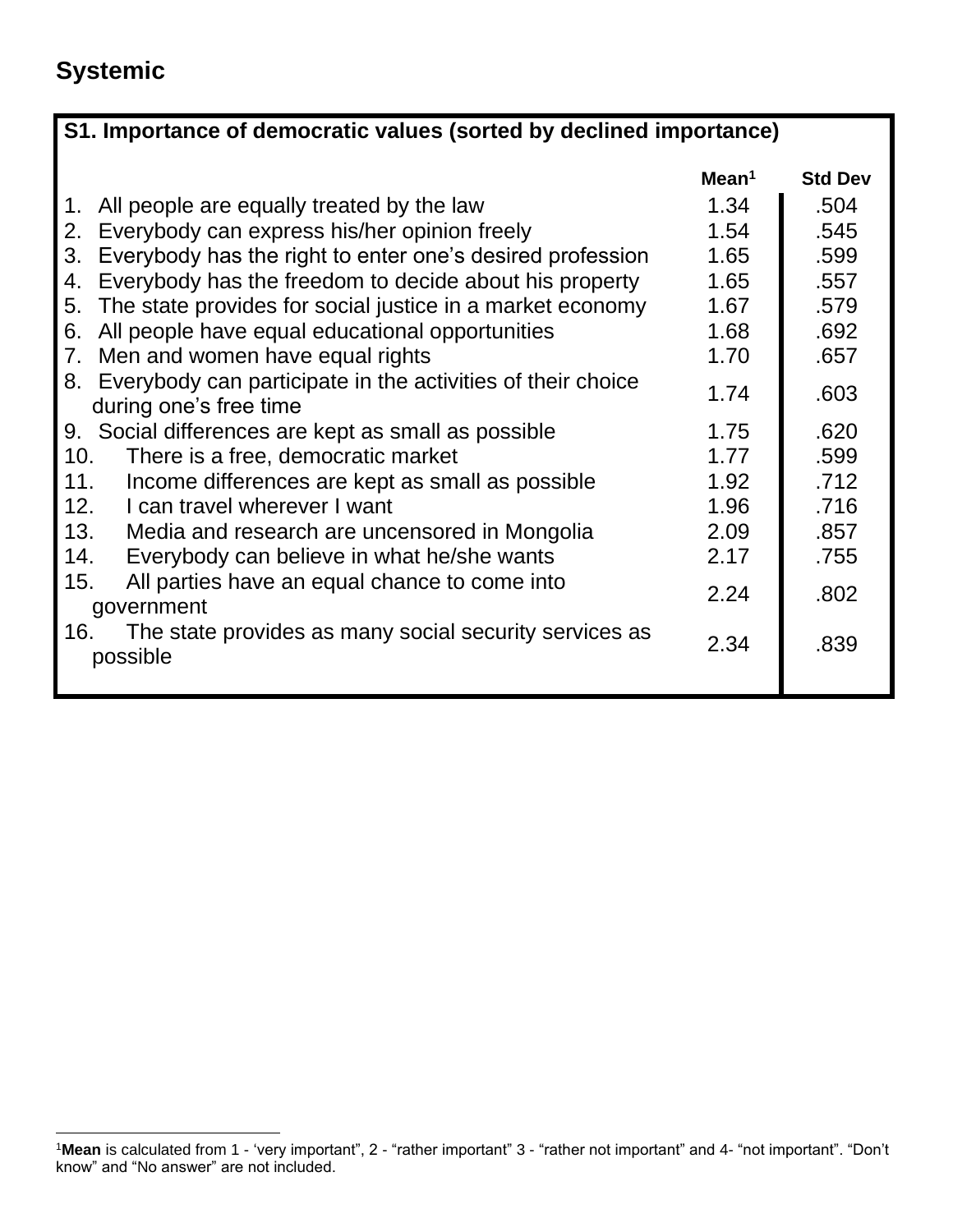### **S2. Which political system is more suitable for Mongolia? Could you provide your assessment of its governance efficiency?**

# **a. Having a strong leader who does not have to bother with the Parliament and elections**

|                          | Countryside | <b>Ulan Bator</b> | <b>Nationwide</b> |
|--------------------------|-------------|-------------------|-------------------|
| Good                     | 30.7%       | 36.6%             | 33.9%             |
| Rather good<br>$\bullet$ | 35.6%       | 34.5%             | 35.0%             |
| Rather bad               | 13.8%       | 11.5%             | 12.6%             |
| <b>Bad</b>               | 9.1%        | 8.3%              | 8.7%              |
| (No answer)              |             |                   |                   |
| (Don't know)             | 10.7%       | 9.1%              | 9.8%              |

#### **b. Team of independent from the government professionals or experts developing state policy (elitist governance)**

|                          | Countryside | <b>Ulan Bator</b> | <b>Nationwide</b> |
|--------------------------|-------------|-------------------|-------------------|
| Good<br>$\bullet$        | 28.5%       | 34.9%             | 32.0%             |
| Rather good<br>$\bullet$ | 43.6%       | 36.9%             | 40.0%             |
| Rather bad<br>$\bullet$  | 9.3%        | 7.1%              | 8.1%              |
| <b>Bad</b><br>٠          | 4.7%        | 6.0%              | 5.4%              |
| (No answer)              | .2%         |                   | .1%               |
| (Don't know)             | 13.6%       | 15.1%             | 14.4%             |

| c. Rule by military, intelligence and police forces |             |                   |                   |
|-----------------------------------------------------|-------------|-------------------|-------------------|
|                                                     | Countryside | <b>Ulan Bator</b> | <b>Nationwide</b> |
| Good<br>$\bullet$                                   | 5.6%        | 8.0%              | 6.9%              |
| • Rather good                                       | 20.7%       | 19.7%             | 20.2%             |
| Rather bad<br>$\bullet$                             | 28.2%       | 24.3%             | 26.1%             |
| <b>Bad</b><br>$\bullet$                             | 35.1%       | 36.0%             | 35.6%             |
| (No answer)                                         | .2%         |                   | .1%               |
| (Don't know)                                        | 10.2%       | 12.0%             | 11.2%             |

#### **d. Democratic system: governance through democratically elected representatives of the people**

|              | Countryside | <b>Ulan Bator</b> | <b>Nationwide</b> |
|--------------|-------------|-------------------|-------------------|
| Good         | 30.2%       | 32.3%             | 31.3%             |
| Rather good  | 49.6%       | 47.1%             | 48.3%             |
| Rather bad   | 10.7%       | 9.2%              | 9.9%              |
| <b>Bad</b>   | 3.3%        | 3.2%              | 3.3%              |
| (No answer)  |             | .5%               | .3%               |
| (Don't know) | 6.2%        | 7.7%              | 7.0%              |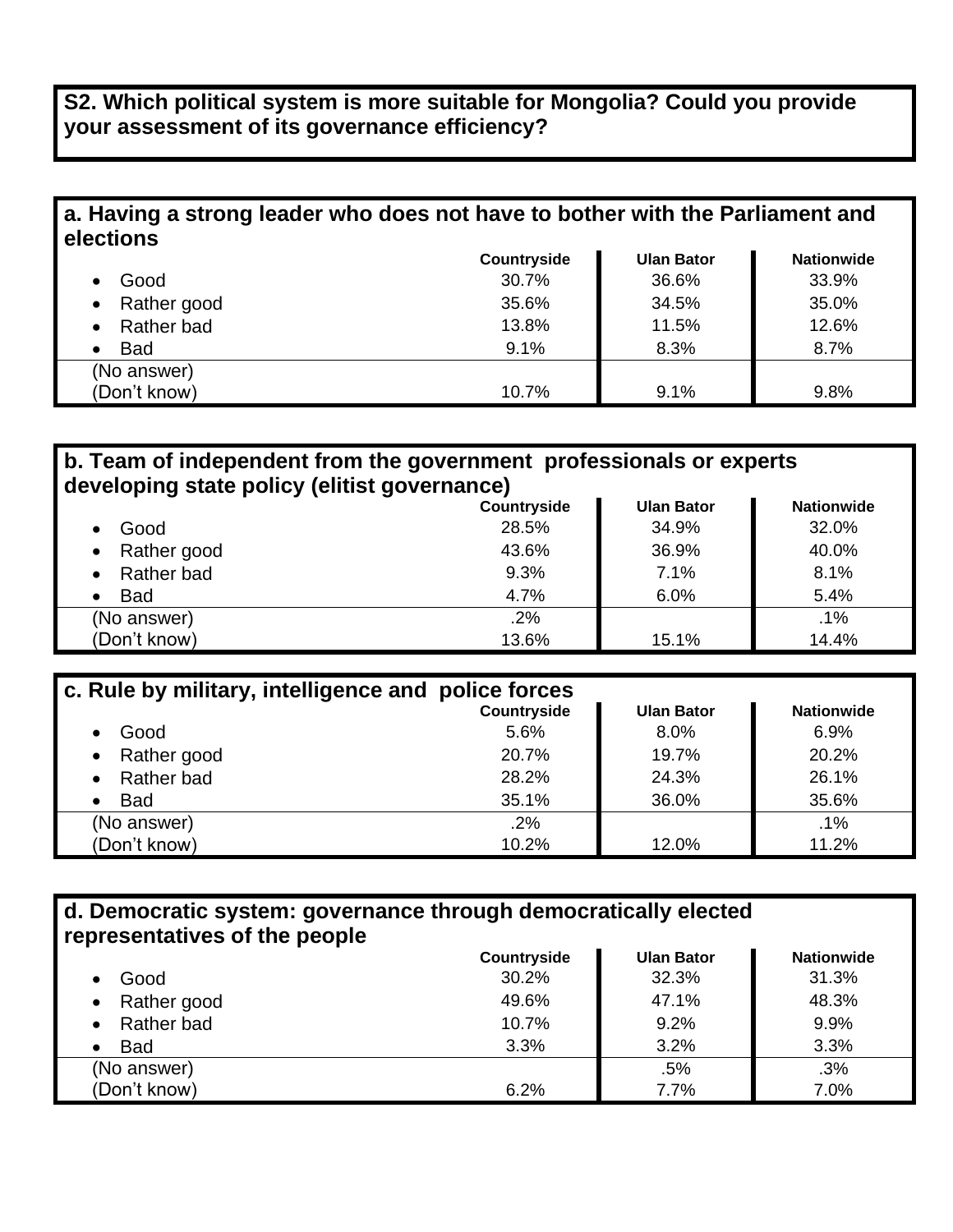# **S3. Overall, how do you think the socio-political-economic system in Mongolia can deal with the country's challenges?**

|              | <b>Ulan Bator</b> | Countryside | <b>Nationwide</b> |
|--------------|-------------------|-------------|-------------------|
| Fully        | 22.7%             | 25.4%       | 24.2%             |
| Partly       | 35.5%             | 30.8%       | 32.9%             |
| A little     | 28.9%             | 29.7%       | 29.3%             |
| Not at all   | 9.5%              | 10.8%       | 10.2%             |
| (Don't know) | 3.5%              | 3.2%        | 3.3%              |
| (No answer)  |                   | .2%         | .1%               |

# **S4. What scale of reforms would you like to see in the socio-political-economic system?**

| We need decisive full-scale reforms                         | <b>Ulan Bator</b><br>87.6% | Countryside<br>81.7% | <b>Nationwide</b><br>84.4% |
|-------------------------------------------------------------|----------------------------|----------------------|----------------------------|
| We need some limited insignificant<br>reforms               | 9.1%                       | 12.5%                | 10.9%                      |
| We don't need reforms; we should keep<br>things as they are | 2.7%                       | 4.6%                 | 3.8%                       |
| (Don't know)                                                | .4%                        | 1.2%                 | .8%                        |
| (No answer)                                                 | .2%                        |                      | .1%                        |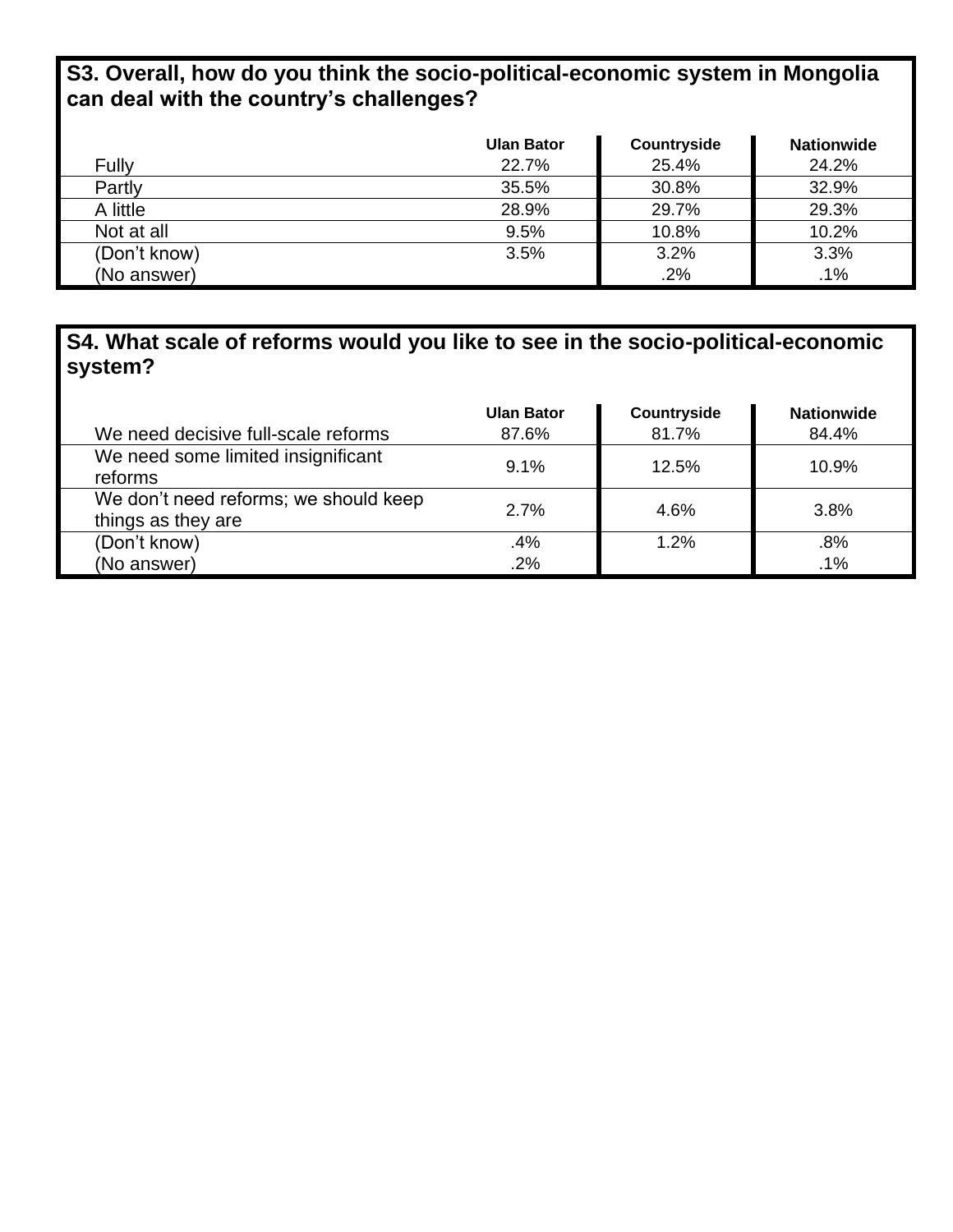| SE1. How satisfied are you by the Democracy and present political system? |                                                       |       |       |  |  |  |  |  |
|---------------------------------------------------------------------------|-------------------------------------------------------|-------|-------|--|--|--|--|--|
|                                                                           | Countryside<br><b>Ulan Bator</b><br><b>Nationwide</b> |       |       |  |  |  |  |  |
| Satisfied                                                                 | 7.1%                                                  | 11.2% | 9.3%  |  |  |  |  |  |
| <b>Rather satisfied</b>                                                   | 35.6%                                                 | 40.6% | 38.3% |  |  |  |  |  |
| Rather not satisfied                                                      | 25.6%                                                 | 23.2% | 24.3% |  |  |  |  |  |
| Not satisfied                                                             | 27.1%<br>24.0%<br>30.7%                               |       |       |  |  |  |  |  |
| (No answer)                                                               |                                                       |       |       |  |  |  |  |  |
| (Don't know)                                                              | .9%                                                   | .9%   | .9%   |  |  |  |  |  |

### **SE2. Some people think that there is too much democracy in Mongolia and that a dictatorship would make things better. Others think that we have a kind of dictatorship with no real democratic values. In your opinion, where does Mongolia belong on the spectrum?**

|                                                             | <b>Ulan Bator</b> | Countryside | <b>Nationwide</b> |
|-------------------------------------------------------------|-------------------|-------------|-------------------|
| • We have a developed democracy                             | 12.9%             | 9.8%        | 11.3%             |
| We are at the point of developing<br>$\bullet$<br>democracy | 14.5%             | 18.5%       | 16.7%             |
| We are at a crossroads<br>$\bullet$                         | 30.9%             | 33.2%       | 32.2%             |
| • We are changing to a dictatorship                         | 29.5%             | 27.8%       | 28.6%             |
| We are too dictatorial                                      | 9.8%              | 6.3%        | 7.9%              |
| (No answer)                                                 | .2%               |             | .1%               |
| (Don't know)                                                | 2.2%              | 4.3%        | 3.3%              |

| SE3. In your opinion, do political parties represent public opinion? |                   |             |                   |  |  |
|----------------------------------------------------------------------|-------------------|-------------|-------------------|--|--|
|                                                                      | <b>Ulan Bator</b> | Countryside | <b>Nationwide</b> |  |  |
| Yes                                                                  | 8.2%              | 16.0%       | 12.4%             |  |  |
| No                                                                   | 88.5%             | 80.5%       | 84.2%             |  |  |
| (No answer)                                                          | .2%               |             | .1%               |  |  |
| (Don't know)                                                         | 3.1%              | 3.5%        | 3.3%              |  |  |

### **SE4. In your opinion, how much influence do voters have on political decision making?**

|                            | <b>Ulan Bator</b> | Countryside | <b>Nationwide</b> |
|----------------------------|-------------------|-------------|-------------------|
| Very strong                | 11.1%             | 8.5%        | 9.7%              |
| Rather strong<br>$\bullet$ | 15.5%             | 14.6%       | 15.0%             |
| <b>Rather little</b>       | 43.1%             | 47.4%       | 45.4%             |
| None                       | 26.9%             | 26.2%       | 26.5%             |
| (No answer)                | $.2\%$            | .2%         | .2%               |
| (Don't know)               | 3.3%              | 3.2%        | 3.3%              |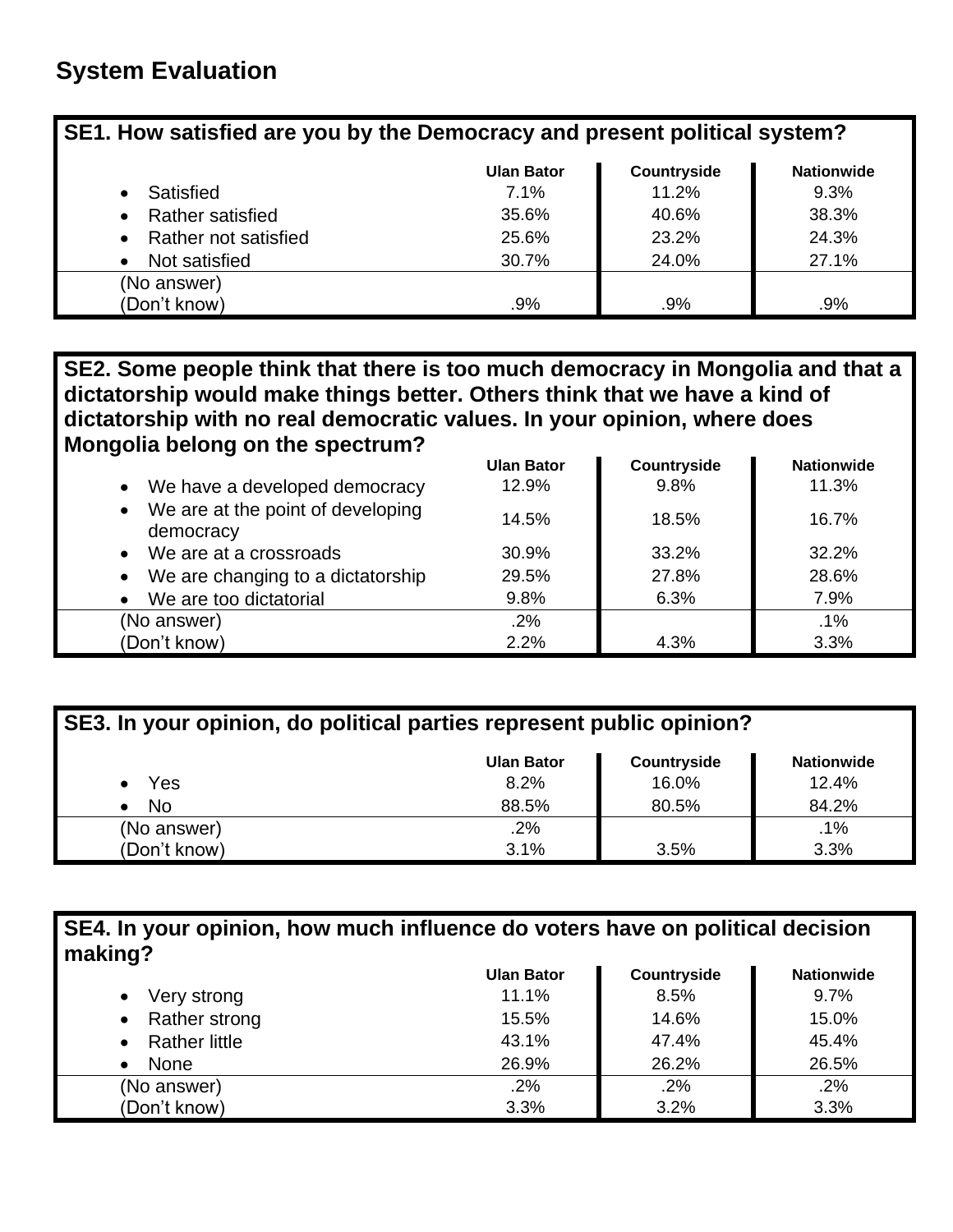| 323. What as you think about our society : in general, is there more justice or<br>more injustice? |                   |             |                   |  |  |
|----------------------------------------------------------------------------------------------------|-------------------|-------------|-------------------|--|--|
|                                                                                                    | <b>Ulan Bator</b> | Countryside | <b>Nationwide</b> |  |  |
| • There is more justice                                                                            | 4.0%              | 6.8%        | 5.5%              |  |  |
| There is more injustice<br>$\bullet$                                                               | 85.8%             | 88.2%       | 87.1%             |  |  |
| Depending (sometimes more<br>$\bullet$<br>justice, other times more injustice)                     | 9.1%              | 4.9%        | 6.8%              |  |  |
| (No answer)                                                                                        | .2%               |             | .1%               |  |  |
| (Don't know)                                                                                       | .9%               | .2%         | .5%               |  |  |

**SE5. What do you think about our society? In general, is there more justice or** 

**SE6. If you have a dispute over a civil, administrative or family matter (such as a dispute over property, land use, family relations issues, landlord/tenant issue, employment, claim against a government act, or other contractual issue, or where the victim of a crime) will you try to settle it through courts or rather settle it through negotiations?**

|                               | <b>Ulan Bator</b> | Countryside | <b>Nationwide</b>        |  |
|-------------------------------|-------------------|-------------|--------------------------|--|
| Through courts<br>$\bullet$   | 30.4%             | 32.3%       | 31.4%                    |  |
| • Rather through courts       | 12.2%             | 7.4%        | 9.6%                     |  |
| • Rather through negotiations | 25.3%             | 27.8%       | 26.7%                    |  |
| Through negotiations          | 28.7%             | 29.1%       | 28.9%                    |  |
| (No answer)                   | ۰                 |             | $\overline{\phantom{a}}$ |  |
| (Don't know)                  | 3.5%              | 3.4%        | 3.4%                     |  |

| SE7. How strong are ethical principles set in Mongolian society? |         |       |       |  |  |  |  |
|------------------------------------------------------------------|---------|-------|-------|--|--|--|--|
| Countryside<br><b>Ulan Bator</b><br><b>Nationwide</b>            |         |       |       |  |  |  |  |
| Very strong<br>$\bullet$                                         | $6.9\%$ | 9.1%  | 8.1%  |  |  |  |  |
| Strong<br>$\bullet$                                              | 18.4%   | 15.1% | 16.6% |  |  |  |  |
| Weak                                                             | 59.8%   | 60.0% | 59.9% |  |  |  |  |
| Not at all                                                       | 10.4%   | 10.9% | 10.7% |  |  |  |  |
| (Don't know)/(No answer)                                         | 4.5%    | 4.9%  | 4.8%  |  |  |  |  |

| SE8. How strong is "The rule of law" in Mongolian society? |                   |             |                   |  |  |
|------------------------------------------------------------|-------------------|-------------|-------------------|--|--|
|                                                            | <b>Ulan Bator</b> | Countryside | <b>Nationwide</b> |  |  |
| Very strong                                                | 2.5%              | 4.9%        | 3.8%              |  |  |
| Strong                                                     | 12.4%             | 12.0%       | 12.2%             |  |  |
| Weak<br>$\bullet$                                          | 62.0%             | 58.9%       | 60.3%             |  |  |
| Not at all                                                 | 20.9%             | 21.1%       | 21.0%             |  |  |
| (Don't know)/(No answer)                                   | 2.2%              | 3.1%        | 2.7%              |  |  |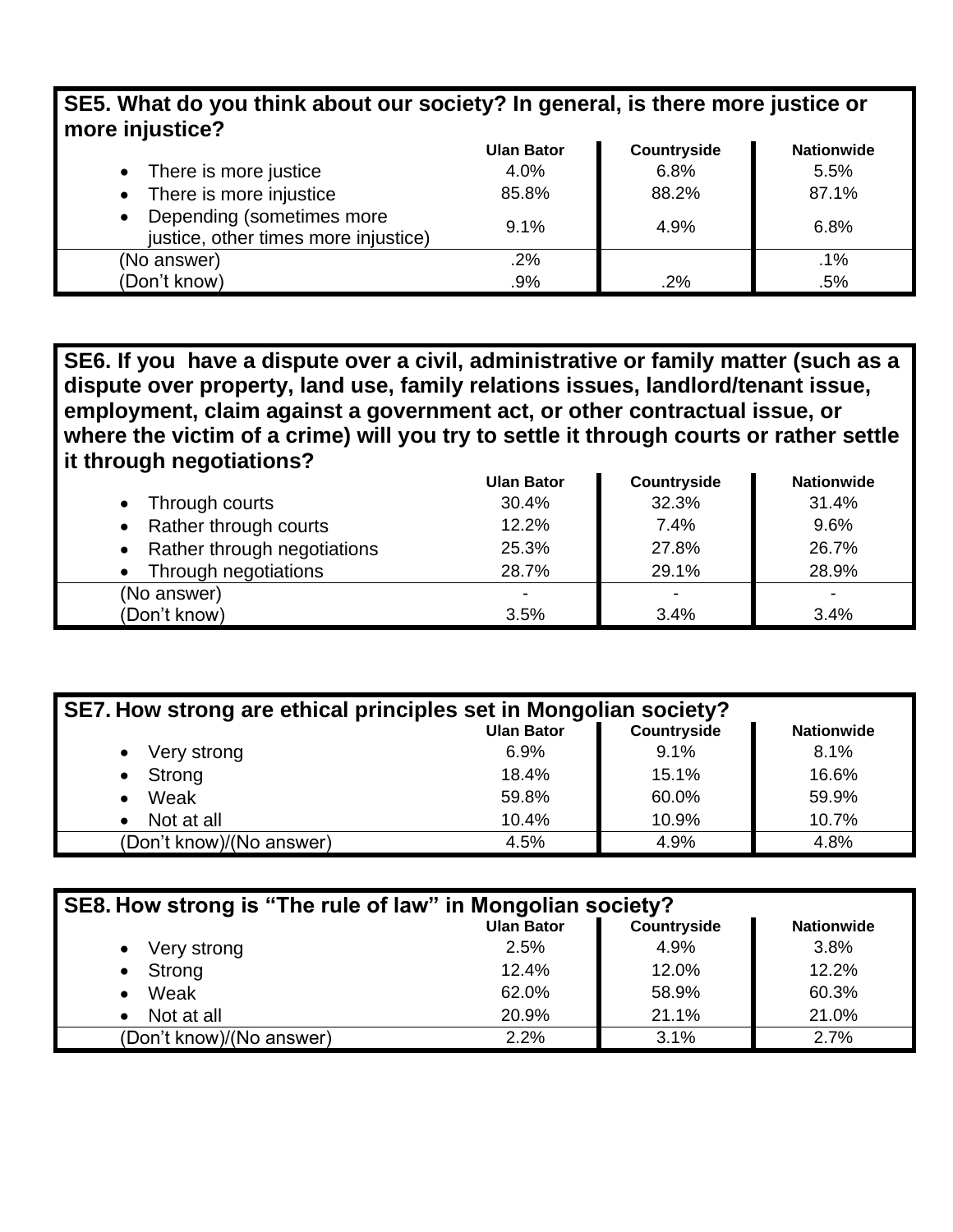# **SE9. What should be the foundation of the social order in Mongolia?**

|                                                          | <b>Ulan Bator</b> | Countryside | <b>Nationwide</b> |
|----------------------------------------------------------|-------------------|-------------|-------------------|
| Every person should have equal<br>rights against the law | 70.7%             | 76.6%       | 73.9%             |
| • Ethical relations that benefit society                 | 26.5%             | 20.6%       | 23.3%             |
| (No answer)                                              | .4%               |             | .2%               |
| (Don't know)                                             | 2.4%              | 2.8%        | 2.6%              |

| SE10. Which form of state is more suitable for Mongolia?     |                   |                    |                   |  |  |
|--------------------------------------------------------------|-------------------|--------------------|-------------------|--|--|
|                                                              | <b>Ulan Bator</b> | <b>Countryside</b> | <b>Nationwide</b> |  |  |
| • Current semi-parliamentarian with<br>influential president | 32.7%             | 32.2%              | 32.4%             |  |  |
| Parliamentarian                                              | 22.4%             | 13.7%              | 17.7%             |  |  |
| Presidential                                                 | 37.3%             | 46.2%              | 42.1%             |  |  |
| (Don't know)                                                 | 7.6%              | 8.0%               | 7.8%              |  |  |

| <b>SE11. With regards to parties</b>                                                                   |                   |             |                   |
|--------------------------------------------------------------------------------------------------------|-------------------|-------------|-------------------|
|                                                                                                        | <b>Ulan Bator</b> | Countryside | <b>Nationwide</b> |
| • There should be many parties<br>representing a variety of opinions                                   | 26.0%             | 19.2%       | 22.3%             |
| • In principle, we do not need any third<br>force – two parties are sufficient                         | 23.3%             | $25.2\%$    | 24.3%             |
| $\bullet$ In principle, we do not need parties $-$<br>to have a strong president is the right<br>thing | 48.4%             | 52.8%       | 50.8%             |
| (No answer)                                                                                            |                   |             |                   |
| (Don't know)                                                                                           | 2.4%              | 2.8%        | 2.6%              |

| SE12. How confident are you in state institutions? (nationwide) |                  |                   |                                   |              |                             |                         |
|-----------------------------------------------------------------|------------------|-------------------|-----------------------------------|--------------|-----------------------------|-------------------------|
|                                                                 | <b>President</b> | <b>Parliament</b> | <b>Judiciary</b><br><b>System</b> | Gvt<br>admin | <b>Political</b><br>parties | <b>Civil</b><br>society |
| confident<br>$\bullet$                                          | 28.7%            | 10.3%             | 15.1%                             | 19.9%        | 4.6%                        | 14.2%                   |
| rather confident<br>$\bullet$                                   | 36.9%            | 38.7%             | 41.1%                             | 50.0%        | 29.0%                       | 36.9%                   |
| rather not confident<br>$\bullet$                               | 13.8%            | 20.4%             | 18.3%                             | 17.9%        | 20.9%                       | 14.8%                   |
| not confident<br>$\bullet$                                      | 18.4%            | 28.8%             | 23.2%                             | 11.3%        | 42.2%                       | 28.8%                   |
| (No answer)                                                     |                  |                   |                                   |              |                             |                         |
| (Don't know)                                                    | 2.3%             | 1.8%              | 2.4%                              | .9%          | 3.3%                        | 5.3%                    |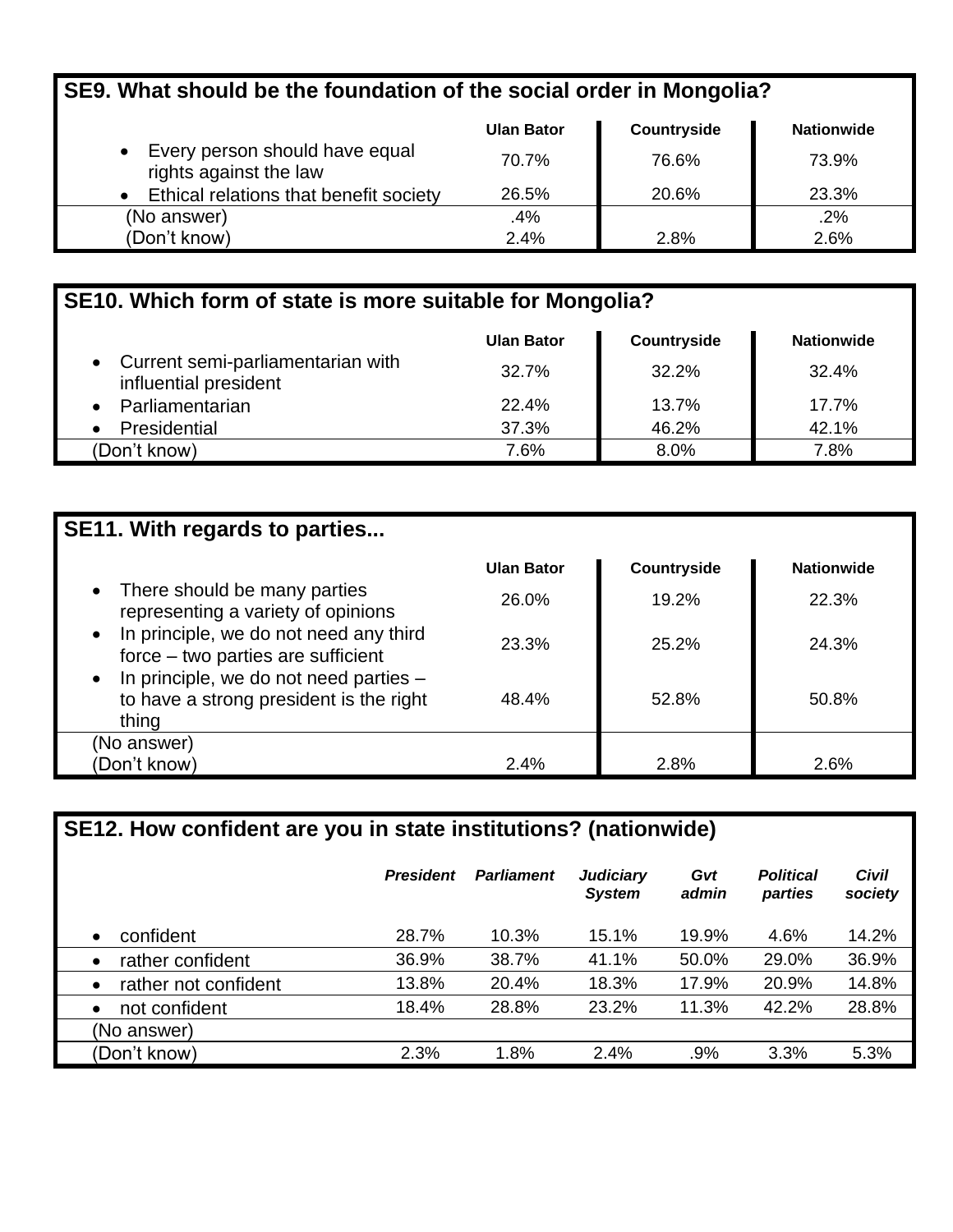| SE13. In your opinion, how strong should the role of the religion be in |                  |                  |                 |  |
|-------------------------------------------------------------------------|------------------|------------------|-----------------|--|
|                                                                         | <b>Your life</b> | <b>Education</b> | <b>Politics</b> |  |
| Very strong<br>$\bullet$                                                | 3.8%             | 8.6%             | 1.4%            |  |
| Strong<br>$\bullet$                                                     | 8.1%             | 5.8%             | 3.0%            |  |
| Moderate<br>$\bullet$                                                   | 34.4%            | 14.8%            | 15.2%           |  |
| Little<br>$\bullet$                                                     | 28.5%            | 22.2%            | 18.7%           |  |
| No role<br>$\bullet$                                                    | 24.3%            | 43.4%            | 54.5%           |  |
| (No answer)                                                             |                  |                  |                 |  |
| (Don't know)                                                            | .8%              | 5.2%             | 7.3%            |  |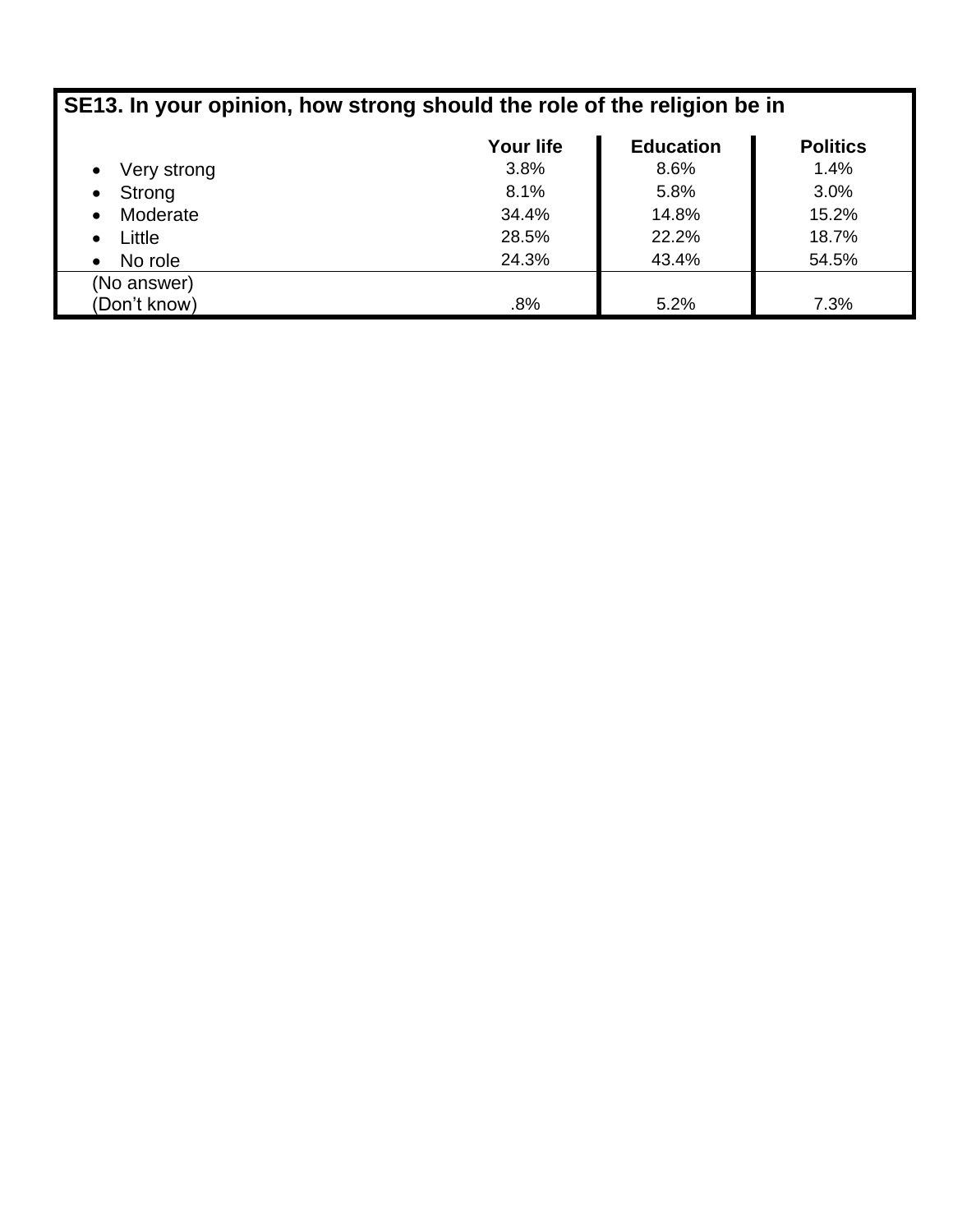### **P1. Think about all political parties in Mongolia: In general, do you favour one particular party?**

|                                    | <b>Ulan Bator</b> | Countryside | <b>Nationwide</b> |
|------------------------------------|-------------------|-------------|-------------------|
| Yes, I favour one particular party | 20.9%             | 25.1%       | 23.2%             |
| No, I do not favour any party      | 78.5%             | 74.0%       | 76.1%             |
| (No answer)                        | .2%               | .2%         | .2%               |
| (Don't know)                       | .4%               | .8%         | .6%               |

| P2. Data on the self-reported "favourite" party                      |               |         |        |                               |        |
|----------------------------------------------------------------------|---------------|---------|--------|-------------------------------|--------|
| Nationwide for all respondents<br>How strongly supporters favour the |               |         |        |                               |        |
|                                                                      |               |         |        | party they reported favouring |        |
|                                                                      | $\frac{9}{6}$ | Valid % | Rather | Average                       | Rather |
|                                                                      |               |         | strong |                               | weak   |
| Mongolian People's Party<br>$\bullet$                                | 15.2          | 65.5%   | 50.0%  | 39.6%                         | 9.9%   |
| <b>Democratic Party</b><br>$\bullet$                                 | 6.8           | 29.1%   | 49.4%  | 34.6%                         | 14.8%  |
| <b>National Labor Party</b><br>$\bullet$                             | .9            | 4.0%    | 54.5%  | 45.5%                         |        |
| <b>Republican Party</b><br>$\bullet$                                 | .2            | .7%     |        |                               |        |
| <b>Truth and Right Party</b><br>$\bullet$                            |               | .4%     |        |                               |        |
| Other party<br>$\bullet$                                             |               | .4%     |        |                               |        |
| (No answer, missing)                                                 | 76.8          |         |        |                               |        |
| Total                                                                | 100%          |         |        |                               |        |

| P3. Parties activity evaluation by all respondents<br>responses on a scale from $-5$ (very bad) to $+5$ (very good) (average) |                   |             |                   |  |  |
|-------------------------------------------------------------------------------------------------------------------------------|-------------------|-------------|-------------------|--|--|
|                                                                                                                               | <b>Ulan Bator</b> | Countryside | <b>Nationwide</b> |  |  |
| <b>MPP</b>                                                                                                                    | $-0.42$           | 0.16        | $-0.1$            |  |  |
| <b>Democratic Party</b><br>$\bullet$                                                                                          | $-1.52$           | $-1.09$     | $-1.29$           |  |  |
| <b>NLP</b>                                                                                                                    | $-0.88$           | $-0.98$     | $-0.93$           |  |  |

| P4. In your opinion, is the MPP headed in the right or wrong direction? |        |       |       |  |
|-------------------------------------------------------------------------|--------|-------|-------|--|
| Countryside<br><b>Ulan Bator</b><br><b>Nationwide</b>                   |        |       |       |  |
| <b>Right direction</b>                                                  | 26.9%  | 36.8% | 32.3% |  |
| Wrong direction                                                         | 46.0%  | 35.2% | 40.2% |  |
| (No answer)                                                             | $.7\%$ | .6%   | .7%   |  |
| (Don't know)                                                            | 26.4%  | 27.4% | 26.9% |  |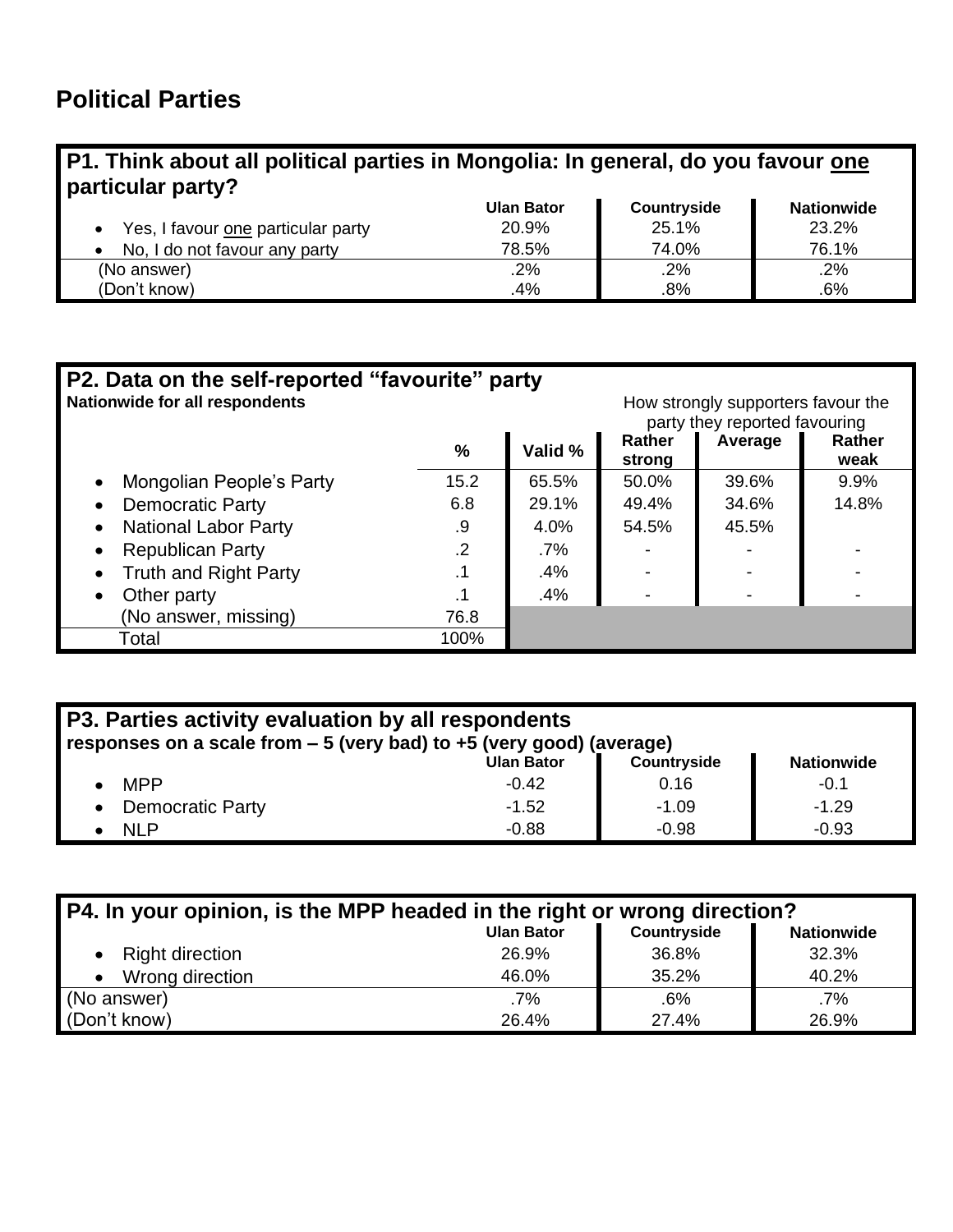| P5. In your opinion is the DP headed in the right or wrong direction? |                   |             |                   |  |  |
|-----------------------------------------------------------------------|-------------------|-------------|-------------------|--|--|
|                                                                       | <b>Ulan Bator</b> | Countryside | <b>Nationwide</b> |  |  |
| • Right direction                                                     | 12.5%             | 17.4%       | 15.2%             |  |  |
| Wrong direction                                                       | 56.2%             | 52.3%       | 54.1%             |  |  |
| (No answer)                                                           | .5%               | .2%         | .3%               |  |  |
| (Don't know)                                                          | 30.7%             | 30.2%       | 30.4%             |  |  |

| P8. What is your main source of information about politics? |                   |             |                   |  |  |
|-------------------------------------------------------------|-------------------|-------------|-------------------|--|--|
|                                                             | <b>Ulan Bator</b> | Countryside | <b>Nationwide</b> |  |  |
| TV                                                          | 55.5%             | 65.1%       | 60.7%             |  |  |
| <b>Newspapers</b>                                           | 1.1%              | $.6\%$      | .8%               |  |  |
| Radio/FM                                                    |                   | .5%         | .3%               |  |  |
| FB/Twitter                                                  | 21.8%             | 22.5%       | 22.2%             |  |  |
| Internet, WEB sites                                         | 19.5%             | 9.8%        | 14.3%             |  |  |
| Words of mouth                                              | $.7\%$            | 1.1%        | .9%               |  |  |
| Other                                                       | 1.1%              | .3%         | $.7\%$            |  |  |
| (Don't know)                                                | .2%               |             | $.1\%$            |  |  |
| (No answer)                                                 | .2%               | .2%         | .2%               |  |  |

### **P9. "Of the prominent persons in the country, who would you like to name as those who, in your opinion, should play an important role in politics?"**

(No names were suggested, each respondent could mention up to three persons. Responses are listed here in a rankingorder by percentage of cases. The cumulative percentage could be up to 300%.)

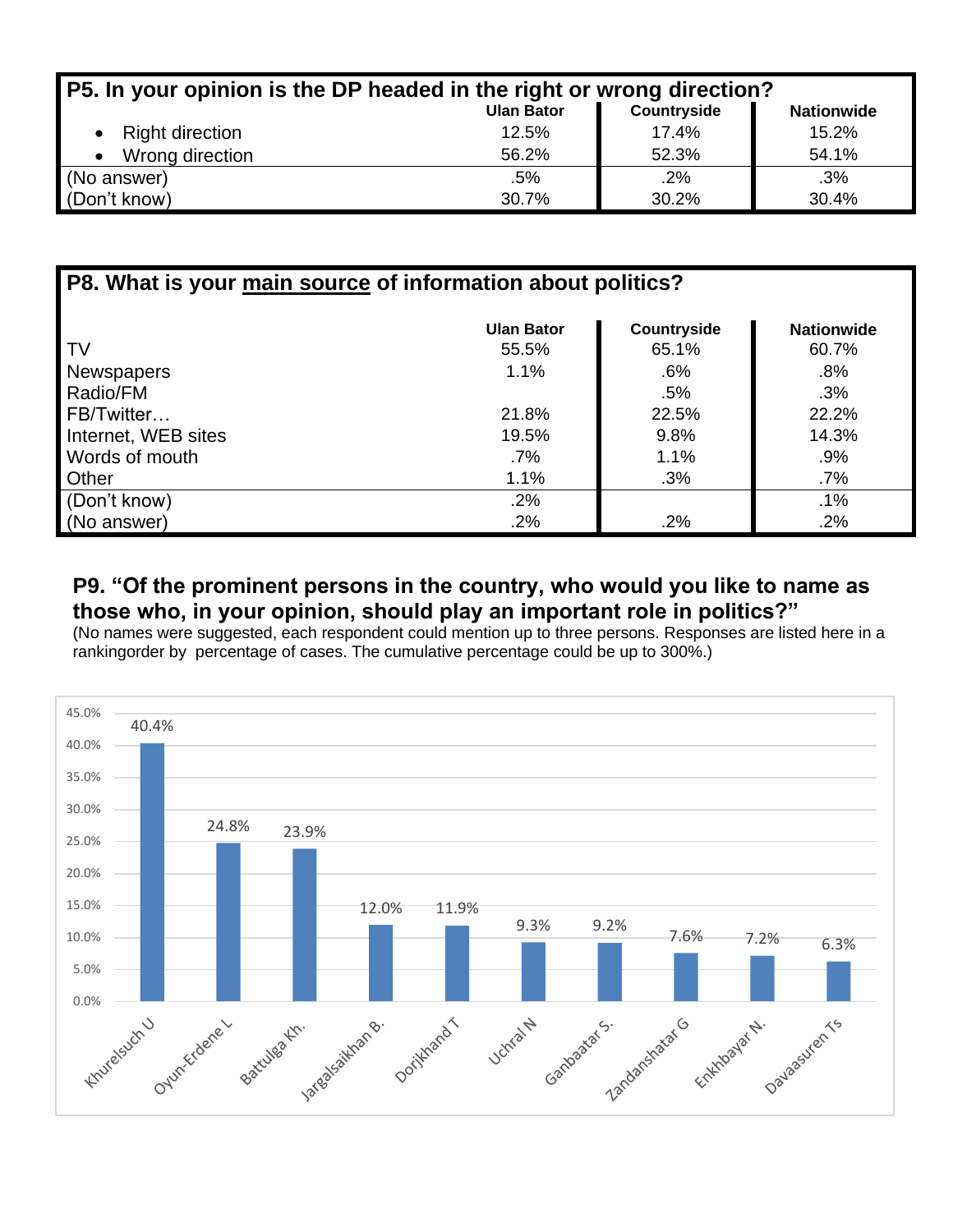# **Top ranking politicians**

|    | P <sub>10</sub> . in Ulan Bator |       |
|----|---------------------------------|-------|
| 1. | Khurelsukh U                    | 33.8% |
| 2. | Battulga Kh.                    | 23.7% |
| 3. | Oyun-Erdene                     | 20.2% |
| 4. | Jargalsaikhan B.                | 15.3% |
| 5. | <b>Uchral N</b>                 | 15.3% |
|    | 6. Dorjkhand T                  | 15.3% |
|    | 7. Enkhbayar N.                 | 8.1%  |
| 8. | Ganbaatar S.                    | 7.5%  |
| 9. | Zandanshatar G                  | 7.5%  |
|    | 10. Altankhuyag N.              | 4.3%  |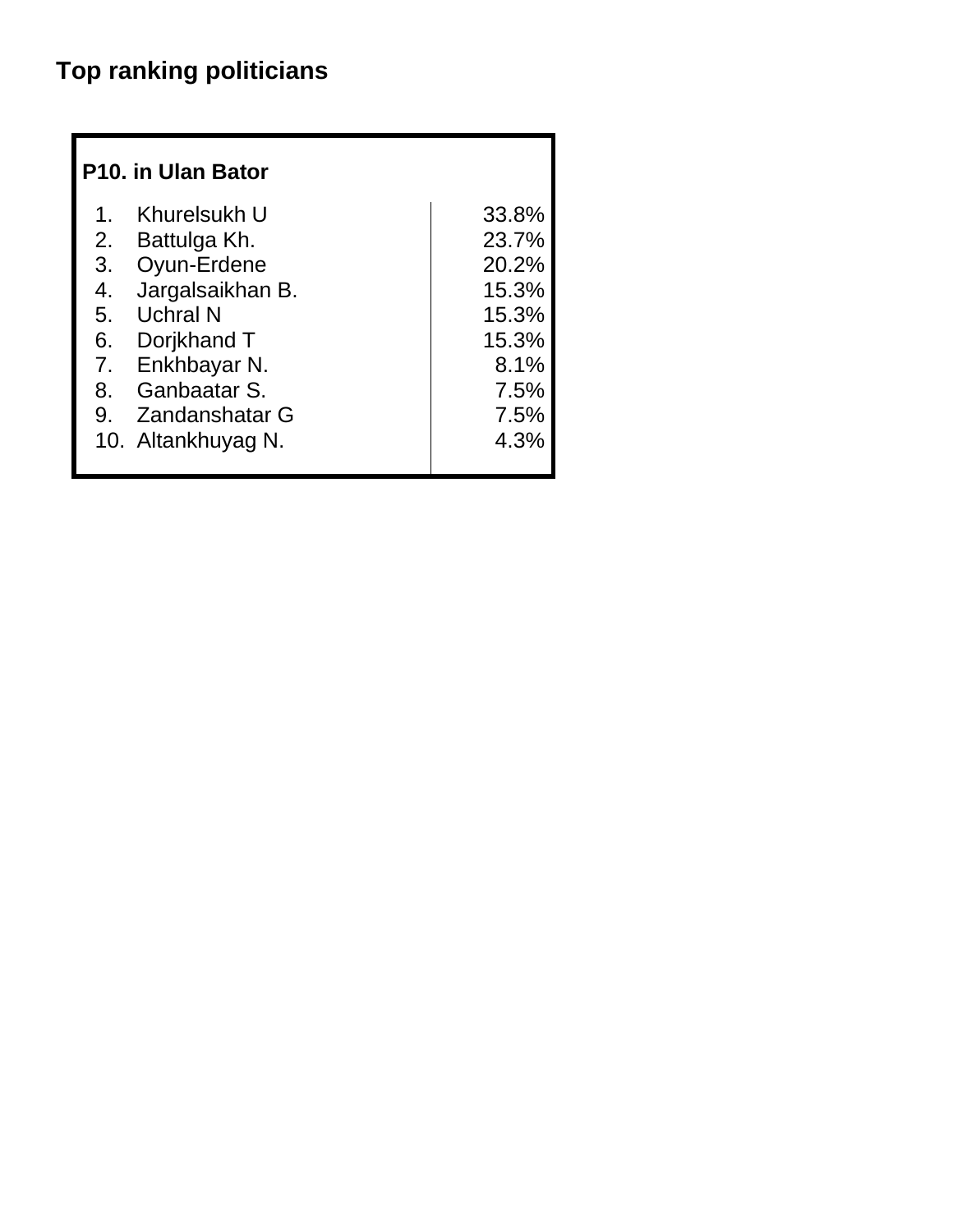# **Elections**

# **El1. "If elections were held tomorrow, would you participate?"**

|              | <b>Ulan Bator</b> | Countryside | <b>Nationwide</b> |
|--------------|-------------------|-------------|-------------------|
| "Yes"        | 82.0%             | 82.0%       | 82.0%             |
| "No"<br>п    | 16.5%             | 14.6%       | 15.5%             |
| (No answer)  |                   | $.2\%$      | .1%               |
| (Don't know) | 1.5%              | 3.2%        | 2.4%              |

### **El2. "If Parliament Elections were held tomorrow, which party would you vote for?"**

|                                          |                   |             |       | <b>Nationwide</b> |
|------------------------------------------|-------------------|-------------|-------|-------------------|
|                                          | <b>Ulan Bator</b> | Countryside | %     | Valid %           |
| Mongolian People's Party<br>$\bullet$    | 18.9%             | 23.5%       | 21.4% | 61.3              |
| <b>Democratic Party</b><br>$\bullet$     | 9.5%              | 10.8%       | 10.2% | 29.1              |
| <b>National Labor Party</b><br>$\bullet$ | 5.3%              | 1.2%        | 3.1%  | 8.8               |
| Other party<br>$\bullet$                 | .4%               | .2%         | .3%   |                   |
| <b>None</b>                              | 4.7%              | 2.8%        | 3.7%  |                   |
| (No answer)                              | 2.2%              | 2.8%        | 2.5%  |                   |
| (Don't know)                             | 59%               | 58.8%       | 58.9% |                   |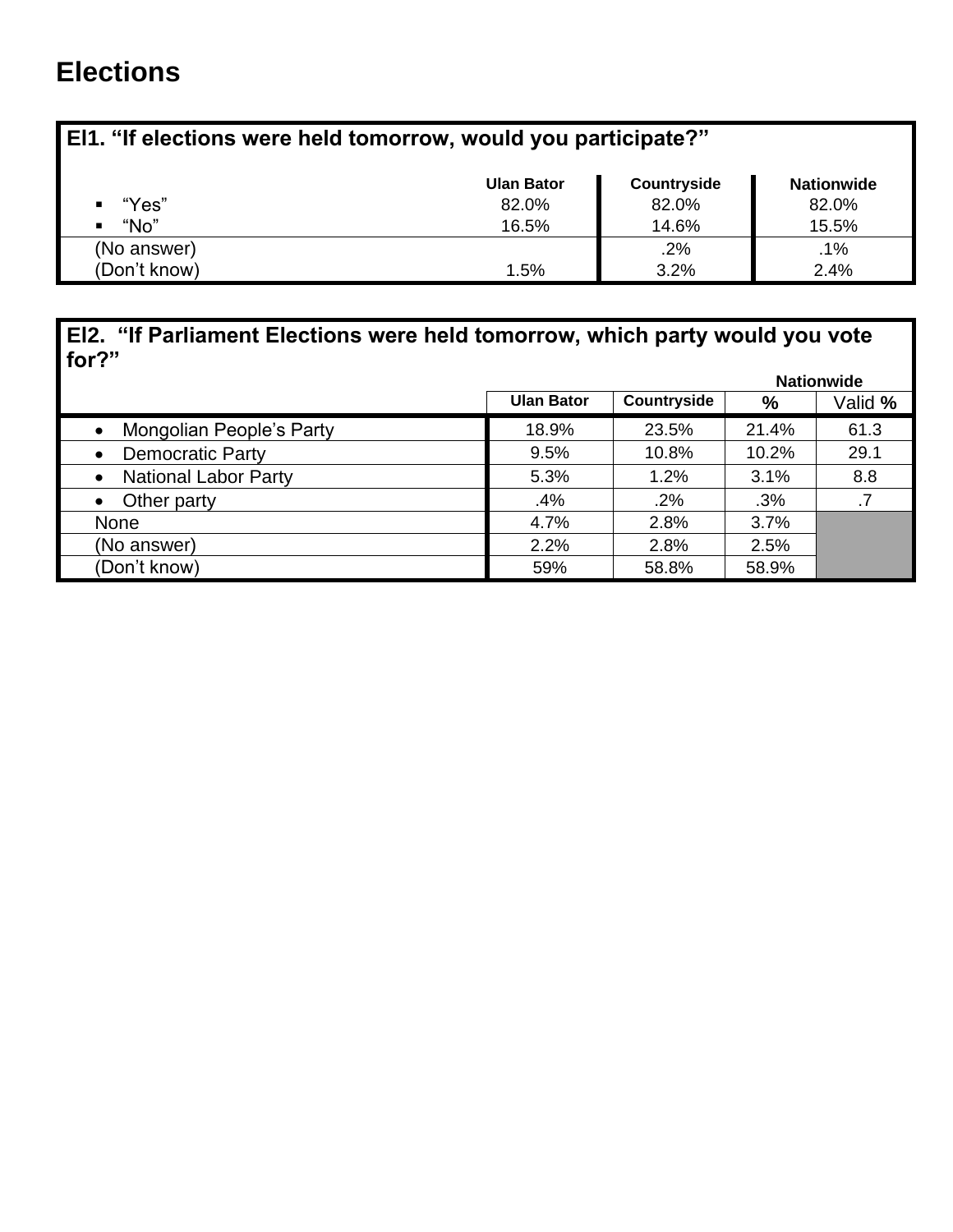# **Personal**

| Pe1. How proud are you to be Mongolian? |                   |             |                   |  |
|-----------------------------------------|-------------------|-------------|-------------------|--|
|                                         | <b>Ulan Bator</b> | Countryside | <b>Nationwide</b> |  |
| Very proud                              | 82.4%             | 94.2%       | 88.8%             |  |
| Rather proud                            | 14.9%             | 5.2%        | 9.7%              |  |
| Not that proud                          | 2.2%              | .6%         | 1.3%              |  |
| Not proud at all                        | .2%               |             | .1%               |  |
| (No answer)                             |                   |             |                   |  |
| (Don't know)                            | .4%               |             | .2%               |  |

| Pe2. How do you evaluate your nearest future? |                   |                    |                   |  |  |
|-----------------------------------------------|-------------------|--------------------|-------------------|--|--|
|                                               | <b>Ulan Bator</b> | <b>Countryside</b> | <b>Nationwide</b> |  |  |
| Optimistic<br>$\bullet$                       | 86.2%             | 90.8%              | 88.7%             |  |  |
| Pessimistic<br>$\bullet$                      | 10.9%             | 7.2%               | 8.9%              |  |  |
| (No answer)                                   |                   | .2%                | .1%               |  |  |
| (Don't know)                                  | 2.9%              | 1.8%               | 2.3%              |  |  |

| Pe3. How is your present personal and family's standard of living? |                   |                    |                          |
|--------------------------------------------------------------------|-------------------|--------------------|--------------------------|
|                                                                    | <b>Ulan Bator</b> | <b>Countryside</b> | <b>Nationwide</b>        |
| Very good<br>$\bullet$                                             | 1.1%              | $.8\%$             | $.9\%$                   |
| Good<br>$\bullet$                                                  | 20.2%             | 21.5%              | 20.9%                    |
| Partly good/partly bad<br>$\bullet$                                | 65.1%             | 67.2%              | 66.3%                    |
| <b>Bad</b>                                                         | 11.3%             | 9.1%               | 10.1%                    |
| Very bad<br>$\bullet$                                              | 2.4%              | 1.4%               | 1.8%                     |
| (No answer)                                                        |                   |                    | $\overline{\phantom{0}}$ |
| (Don't know)                                                       |                   |                    | -                        |

| Pe4. How is your standard of living compared to the last year? |                   |             |                          |
|----------------------------------------------------------------|-------------------|-------------|--------------------------|
|                                                                | <b>Ulan Bator</b> | Countryside | <b>Nationwide</b>        |
| better                                                         | 18.0%             | 20.0%       | 19.1%                    |
| the same                                                       | 43.1%             | 49.5%       | 46.6%                    |
| worse                                                          | 38.9%             | 30.5%       | 34.3%                    |
| (No answer)                                                    | -                 |             | $\overline{\phantom{0}}$ |
| (Don't know)                                                   |                   |             | $\overline{\phantom{0}}$ |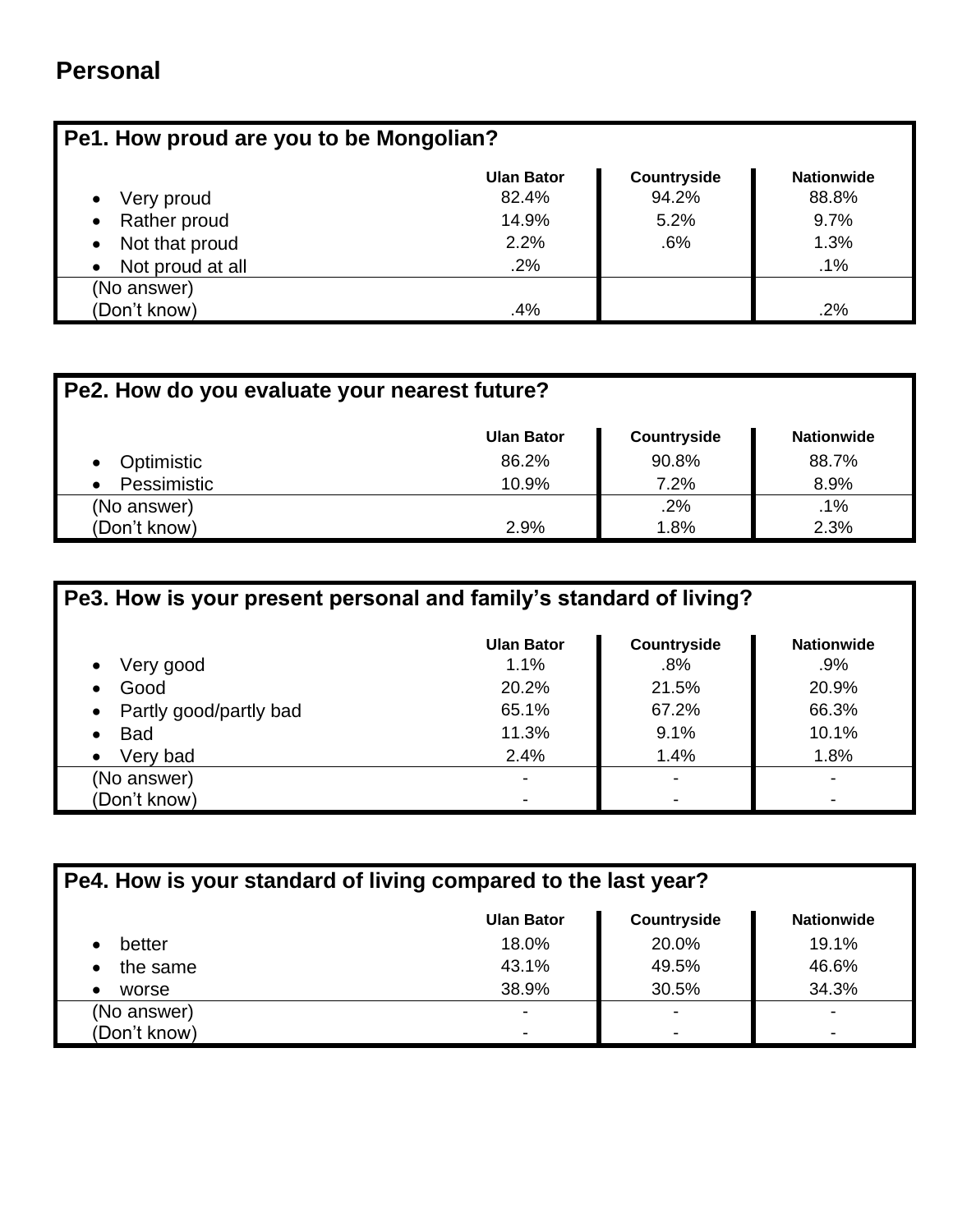| Pe5. How interested are you in politics? |                          |             |                   |  |
|------------------------------------------|--------------------------|-------------|-------------------|--|
|                                          | <b>Ulan Bator</b>        | Countryside | <b>Nationwide</b> |  |
| very much interested                     | 5.1%                     | $6.0\%$     | 5.6%              |  |
| interested                               | 30.2%                    | 29.7%       | 29.9%             |  |
| somehow interested<br>$\bullet$          | 22.2%                    | 15.2%       | 18.4%             |  |
| rather not interested<br>$\bullet$       | 23.5%                    | 21.5%       | 22.4%             |  |
| not interested<br>$\bullet$              | 19.1%                    | 27.5%       | 23.7%             |  |
| (No answer)                              | $\overline{\phantom{0}}$ |             | -                 |  |
| (Don't know)                             | $\,$                     |             |                   |  |

**Pe6. What do you think, does your future depend on your own achievements, the State, or on other forces (like churches, trade unions, firms, the press, TV/radio, communities, business relations), that could influence the economy?**

|                        | <b>Ulan Bator</b> | Countryside | <b>Nationwide</b> |
|------------------------|-------------------|-------------|-------------------|
| Rather on myself       | 58.9%             | 58.2%       | 58.5%             |
| Rather on the state    | 26.0%             | 31.8%       | 29.2%             |
| Rather on other forces | 9.8%              | 8.8%        | 9.3%              |
| (No answer)            |                   |             |                   |
| (Don't know)           | 5.3%              | 1.2%        | 3.1%              |

| Pe7. When comparing your life with the life of your parents, what would you say? |                   |             |                   |
|----------------------------------------------------------------------------------|-------------------|-------------|-------------------|
|                                                                                  | <b>Ulan Bator</b> | Countryside | <b>Nationwide</b> |
| My parents achieved much more than I<br>will be able to                          | 21.5%             | 18.9%       | 20.1%             |
| • There is no significant difference, our<br>lives are almost equal              | 27.6%             | 35.2%       | 31.8%             |
| • I will achieve much more than my<br>parents                                    | 45.3%             | 42.2%       | 43.6%             |
| (No answer)                                                                      | .5%               | .3%         | .4%               |
| (Don't know)                                                                     | 5.1%              | 3.4%        | 4.2%              |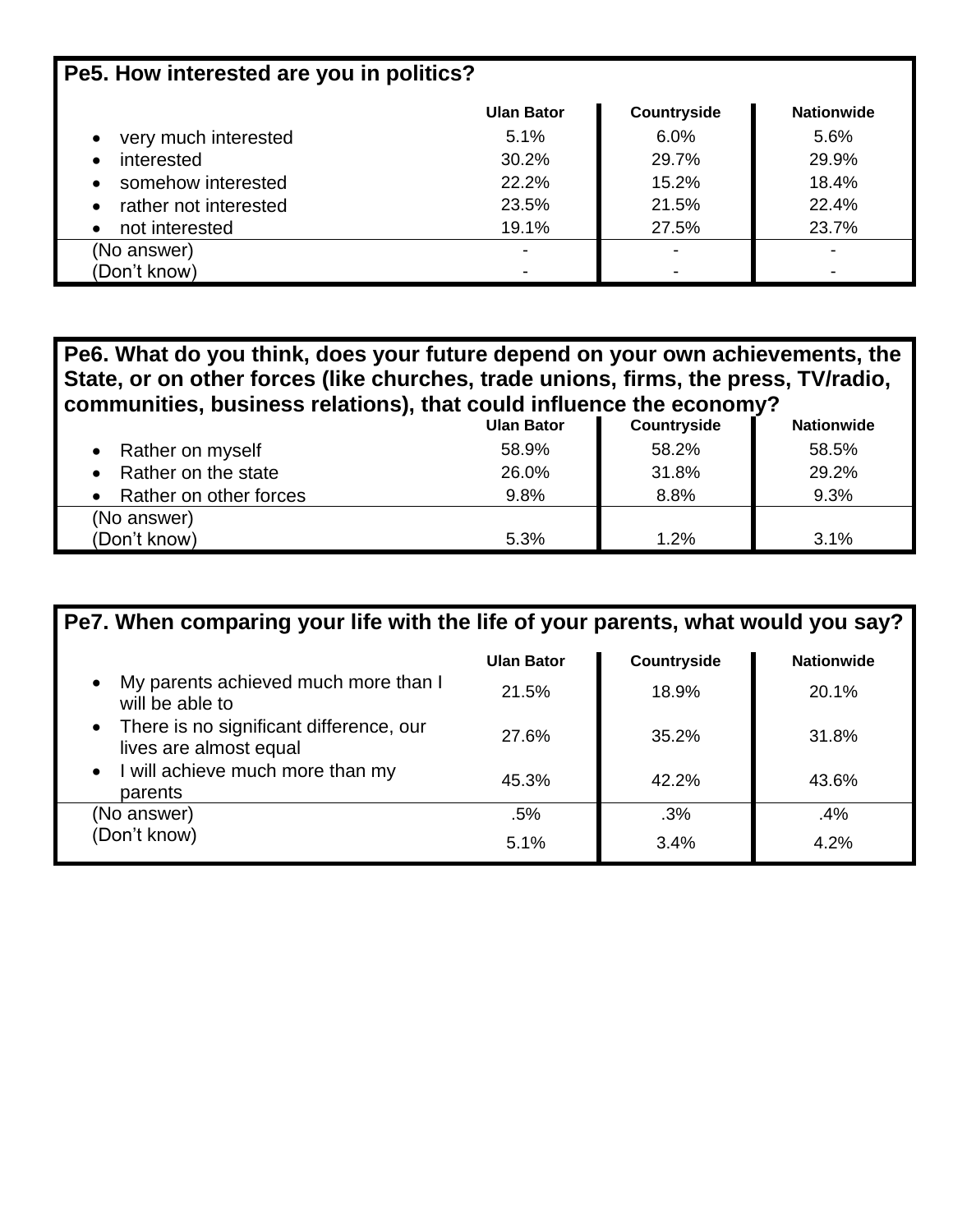### **Pe8. Due to both just and unjust circumstances in a society, there are both winners and losers among the different social groups. In your opinion, to which group do you belong?**

|                                                                             | <b>Ulan Bator</b> | Countryside | <b>Nationwide</b> |
|-----------------------------------------------------------------------------|-------------------|-------------|-------------------|
| I consider myself rather a loser<br>$\bullet$                               | 32.9%             | 31.8%       | 32.3%             |
| consider myself rather a winner<br>$\bullet$                                | 14.5%             | 19.8%       | 17.4%             |
| Depending (sometimes I am a winner,<br>$\bullet$<br>sometimes I am a loser) | 39.1%             | 36.8%       | 37.8%             |
| (No answer)                                                                 | .5%               | .6%         | .6%               |
| (Don't know)                                                                | 12.9%             | 10.9%       | 11.8%             |

### **Pe9. In times of economic difficulty, some people depend on the government for assistance; others believe they can solve the problem by themselves. Do you expect help from the state in solving your problems?**

|                                                              | <b>Ulan Bator</b> | Countryside | <b>Nationwide</b> |
|--------------------------------------------------------------|-------------------|-------------|-------------------|
| I do not need any help                                       | 18.5%             | 15.4%       | 16.8%             |
| need help only to find a job<br>$\bullet$                    | 18.0%             | 21.7%       | 20.0%             |
| I need financial support                                     | 16.2%             | 23.7%       | 20.3%             |
| I do not expect anything from the<br>$\bullet$<br>government | 45.8%             | 37.7%       | 41.4%             |
| (No answer)                                                  |                   |             |                   |
| (Don't know)                                                 | 1.5%              | 1.5%        | 1.5%              |

### **Pe10. If the government fails to meet your expectations, what would you do? (Most important)**

|                                                                                    | <b>Ulan Bator</b> | Countryside | <b>Nationwide</b> |
|------------------------------------------------------------------------------------|-------------------|-------------|-------------------|
| will go to court<br>$\bullet$                                                      | 1.6%              | 3.2%        | 2.5%              |
| I will join street protests<br>$\bullet$                                           | 15.8%             | 10.6%       | 13.0%             |
| I will join/support civil organizations<br>$\bullet$<br>that can protect my rights | 14.2%             | 16.5%       | 15.4%             |
| I will vote against the government in<br>$\bullet$<br>elections                    | 27.3%             | 19.4%       | 23.0%             |
| I will join the opposition party<br>$\bullet$                                      | 2.0%              | 2.3%        | 2.2%              |
| Do nothing and wait for matters to<br>$\bullet$<br>improve                         | 32.2%             | 37.2%       | 34.9%             |
| (No answer)                                                                        | $.7\%$            | .6%         | $.7\%$            |
| (Don't know)                                                                       | 6.2%              | 10.2%       | 8.3%              |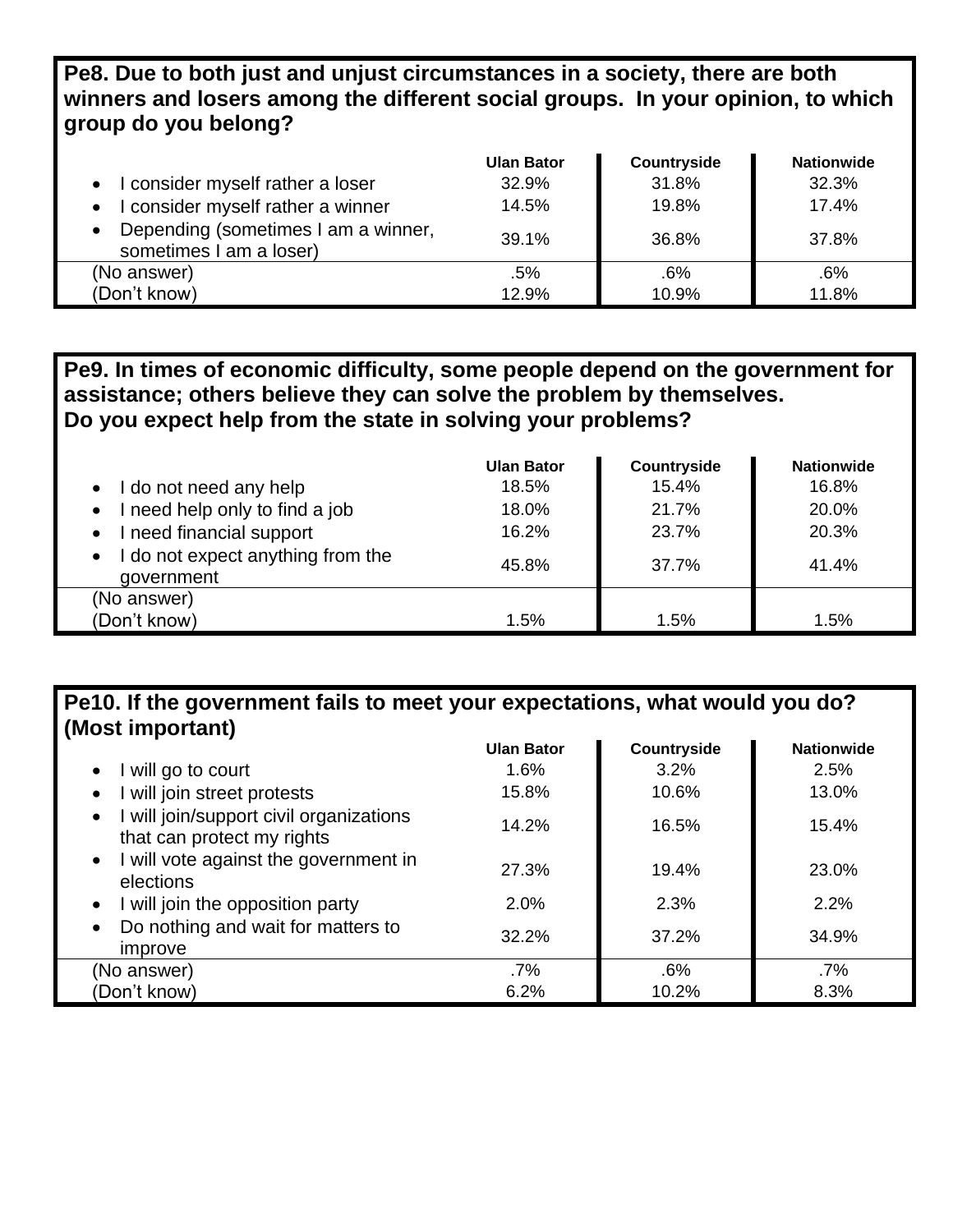### **Gl1. Which country is the best partner for Mongolia?**

No names were suggested, each respondent could mention up to two countries.

| 1 choice  | 2 choice |
|-----------|----------|
| 70.1      | 9.9      |
| 4.8       | 29.5     |
| 4.8       | 12.1     |
| 4.4       | 7.8      |
| 7.8       | 13.7     |
| 3.3       | 11.4     |
| $\cdot$ 3 | .5       |
|           | .8       |
| 4.5       | 10.4     |
| 100%      | 100%     |
|           |          |

| GI2. Which country is the best partner for Mongolia? |                   |             |                   |  |  |
|------------------------------------------------------|-------------------|-------------|-------------------|--|--|
| Cumulative percentage, valid cases only.             |                   |             |                   |  |  |
|                                                      | <b>Ulan Bator</b> | Countryside | <b>Nationwide</b> |  |  |
| Russia<br>٠                                          | 75.6%             | 90.9%       | 83.8%             |  |  |
| China<br>٠                                           | 38.3%             | 33.9%       | 36.0%             |  |  |
| <b>USA</b><br>$\blacksquare$                         | 18.6%             | 16.9%       | 17.7%             |  |  |
| European countries                                   | 17.9%             | 8.3%        | 12.7%             |  |  |
| Japan<br>٠                                           | 25.4%             | 20.0%       | 22.5%             |  |  |
| South Korea<br>п.                                    | 15.2%             | 15.5%       | 15.4%             |  |  |
| Others                                               | 1.3%              | .3%         | .8%               |  |  |

### **Gl3. With which country's citizens are Mongolians in better communication and cooperation?**

No names were suggested, each respondent could mention up to two countries.

|                                                | 1 choice  | 2 choice |
|------------------------------------------------|-----------|----------|
| Russia<br>$\mathbf{E}$ .                       | 41.9      | 16.5     |
| China<br>$\mathbf{m}$ and $\mathbf{m}$         | 13.9      | 23.1     |
| <b>USA</b>                                     | 2.0       | 5.7      |
| $\blacksquare$ European countries <sup>3</sup> | 1.6       | 4.7      |
| Japan<br>$\blacksquare$ .                      | 4.7       | 13.4     |
| • South Korea                                  | 24.5      | 20.7     |
| <b>Others</b><br>$\mathbf{E}(\mathbf{r})$      | $\cdot$ 3 | 1.4      |
| (No answer)                                    |           | .8       |
| (Don't know)                                   | 11.1      | 13.6     |
| Total                                          | 100%      | 100.0    |
|                                                |           |          |

<sup>3</sup> Includes all mentioned EU countries and the UK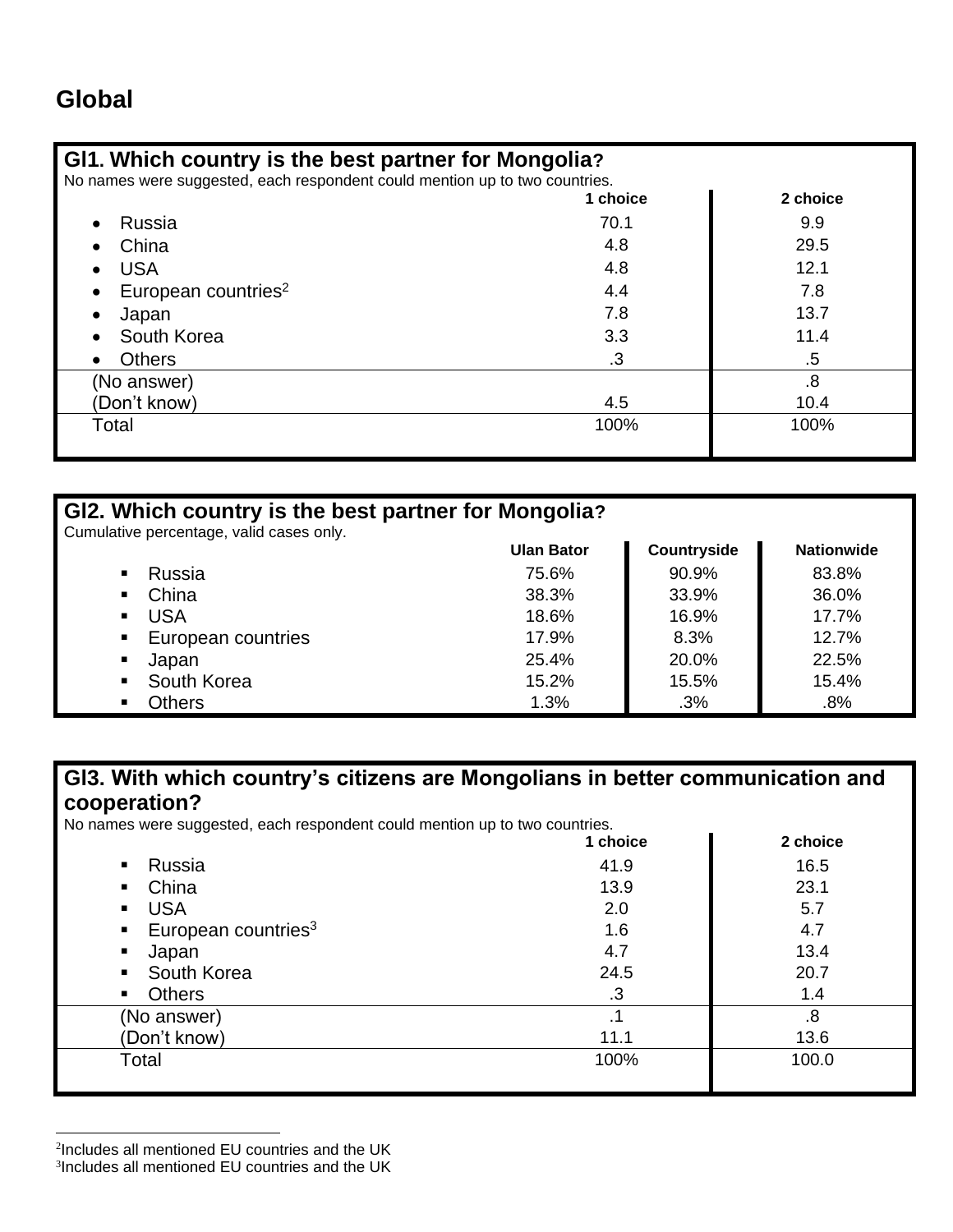### **Gl4. With which country's citizens are Mongolians in better communication and cooperation?**

Cumulative percentage, valid casesonly.

.

|                |                    | <b>Ulan Bator</b> | Countryside | <b>Nationwide</b> |
|----------------|--------------------|-------------------|-------------|-------------------|
|                | Russia             | 57.4%             | 69.3%       | 63.7%             |
| ٠              | China              | 39.2%             | 38.3%       | 38.7%             |
|                | USA                | 8.6%              | 7.4%        | 8.0%              |
| $\blacksquare$ | European countries | 8.8%              | 4.4%        | 6.5%              |
|                | Japan              | 21.4%             | 16.3%       | 18.7%             |
| $\blacksquare$ | South Korea        | 50.2%             | 46.6%       | 48.3%             |
|                | Others             | 2.4%              | 1.1%        | 1.7%              |

**Gl5. The conflict between Ukraine and Russia has been going on for more than two months and the world is facing a major crisis. Mongolia's official position is neutral and does not support either side. In your opinion, in this situation Mongolia:**

|                                       | <b>Ulan Bator</b> | Countryside | <b>Nationwide</b> |
|---------------------------------------|-------------------|-------------|-------------------|
| Must support Russia<br>п              | 15.3%             | 27.1%       | 21.7%             |
| Should stay neutral<br>$\blacksquare$ | 78.3%             | 65.2%       | 71.2%             |
| <b>Must support Ukraine</b><br>п      | 2.2%              | 1.5%        | 1.8%              |
| (No answer)                           |                   |             |                   |
| (Don't know)                          | 4.2%              | 6.2%        | 5.3%              |

| GI6. Who is the main culprit in this conflict?   |                   |                    |                   |
|--------------------------------------------------|-------------------|--------------------|-------------------|
|                                                  | <b>Ulan Bator</b> | <b>Countryside</b> | <b>Nationwide</b> |
| <b>Russian Federation</b><br>$\blacksquare$      | 12.2%             | 8.9%               | 10.4%             |
| Ukraine<br>$\blacksquare$                        | 19.3%             | 22.0%              | 20.8%             |
| <b>Both Russia and Ukraine</b><br>$\blacksquare$ | 15.5%             | 18.3%              | 17.0%             |
| the USA<br>$\blacksquare$                        | 14.6%             | 7.5%               | 10.8%             |
| NATO (Western countries)<br>$\blacksquare$       | 14.0%             | 9.8%               | 11.8%             |
| Other<br>$\blacksquare$                          | .7%               |                    | .3%               |
| (No answer)<br>п                                 |                   |                    |                   |
| (Don't know)                                     | 23.7%             | 33.4%              | 28.9%             |

#### **Gl7. How will sanctions against Russia affect Mongolia?**

|                                     | <b>Ulan Bator</b> | Countryside | <b>Nationwide</b> |
|-------------------------------------|-------------------|-------------|-------------------|
| <b>Negatively</b><br>$\blacksquare$ | 42.1%             | 41.1%       | 41.5%             |
| • A little negative                 | 37.0%             | 33.1%       | 34.9%             |
| ■ It will not affect at all         | 6.9%              | 7.1%        | 7.0%              |
| • A little positive                 | 3.5%              | 4.5%        | 4.0%              |
| Positively<br>$\blacksquare$        | 1.3%              | 2.6%        | 2.0%              |
| (No answer)<br>$\blacksquare$       | 8.9%              | 11.7%       | 10.4%             |
| (Don't know)<br>٠                   | .4%               |             | .2%               |